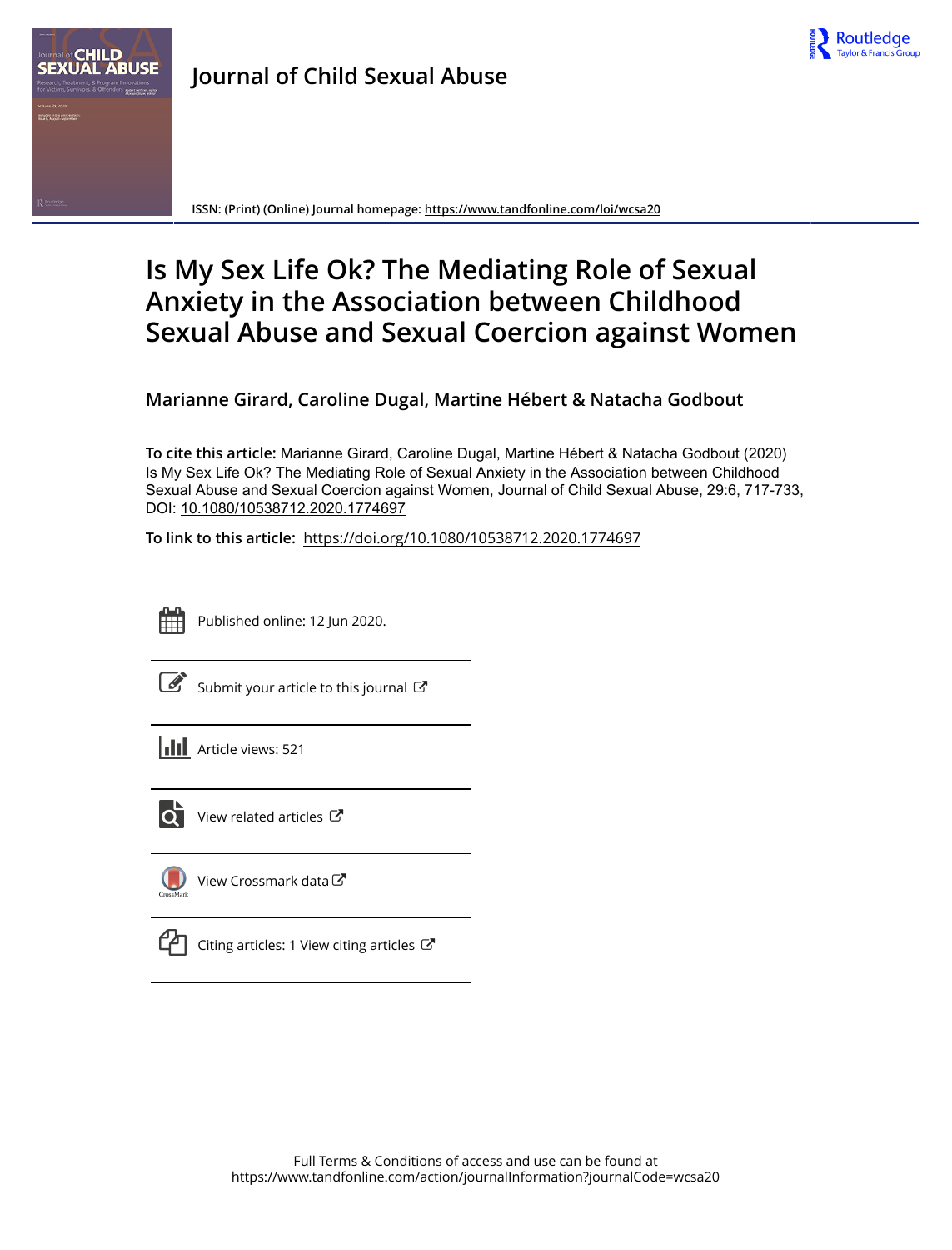

Check for updates

# **Is My Sex Life Ok? The Mediating Role of Sexual Anxiety in the Association between Childhood Sexual Abuse and Sexual Coercion against Women**

Marianne Girar[d](http://orcid.org/0000-0003-4728-2749) D<sup>[a](#page-1-0)</sup>, Caro[l](http://orcid.org/0000-0001-9488-6962)ine Dugal D<sup>a,\*</sup>, Mar[t](http://orcid.org/0000-0002-4531-5124)ine Hébert D<sup>a</sup>, and Na[t](http://orcid.org/0000-0002-2997-5237)[a](#page-1-0)cha Godbout **D**<sup>a</sup>

<span id="page-1-0"></span>a Université du Québec à Montréal, Montreal, Canada; \* Université de Sherbrooke, Sherbrooke, Canada

#### **ABSTRACT**

Empirical studies suggest that childhood sexual abuse is associated with sexual revictimization by a male romantic partner in female survivors. Yet, the potential mechanisms underlying this association remain understudied. Past studies indicated that women childhood sexual abuse survivors report more sexual anxiety, which in turn was linked to an increased risk of sustaining sexual coercion. The current study, conducted with a sample of 448 adult women from the community, aimed to examine sexual anxiety as a potential mechanism in the association between childhood sexual abuse and sexual coercion sustained by women in heterosexual romantic relationships. Results from path analyses confirmed the indirect effect of sexual anxiety in the relationship between childhood sexual abuse and sexual coercion victimization. Findings indicated that childhood sexual abuse is associated with higher levels of sexual anxiety, which in turn, was linked to a higher frequency of sexual coercion experiences perpetrated by the romantic partner. This study contributes to a better understanding of the determinants of sexual violence against women and provides an empirical basis to better inform prevention initiatives and guide future interventions.

#### **ARTICLE HISTORY**

Received 22 December 2019 Revised 16 March 2020 Accepted 25 March 2020

#### **KEYWORDS**

Childhood sexual abuse; sexual anxiety; sexual coercion; intimate partner sexual violence; sexual revictimization; violence against women

<span id="page-1-4"></span><span id="page-1-1"></span>It is increasingly recognized that violence against women is a significant public health problem (World Health Organization, [2012](#page-17-0)), particularly violence that takes place in the context of an intimate relationship. One form of intimate partner violence that remains understudied is sexual violence, which includes any unwanted sexual contact and unwanted noncontact sexual experiences (e.g., insisting on sex once the partner has already refused, using threats to have sex; Barker et al., [2018;](#page-14-0) Black et al., [2011](#page-14-1)). Women are the primary victims of such violence, and US national surveys indicate that up to 44% of adult women have experienced sexual violence perpetrated by an intimate partner in their lifetime (Breiding, [2015\)](#page-14-2). Moreover, sexual violence by a romantic partner might

<span id="page-1-3"></span><span id="page-1-2"></span>CONTACT Natacha Godbout **۞** godbout.natacha@uqam.ca **۞** Trauma and Couple Research and Intervention Unit, Department of Sexology, University of Quebec in Montreal, UQAM, Case Postale 8888, Succursale Centre-ville, Montreal (Québec) H3C 3P8, Canada

© 2020 Taylor & Francis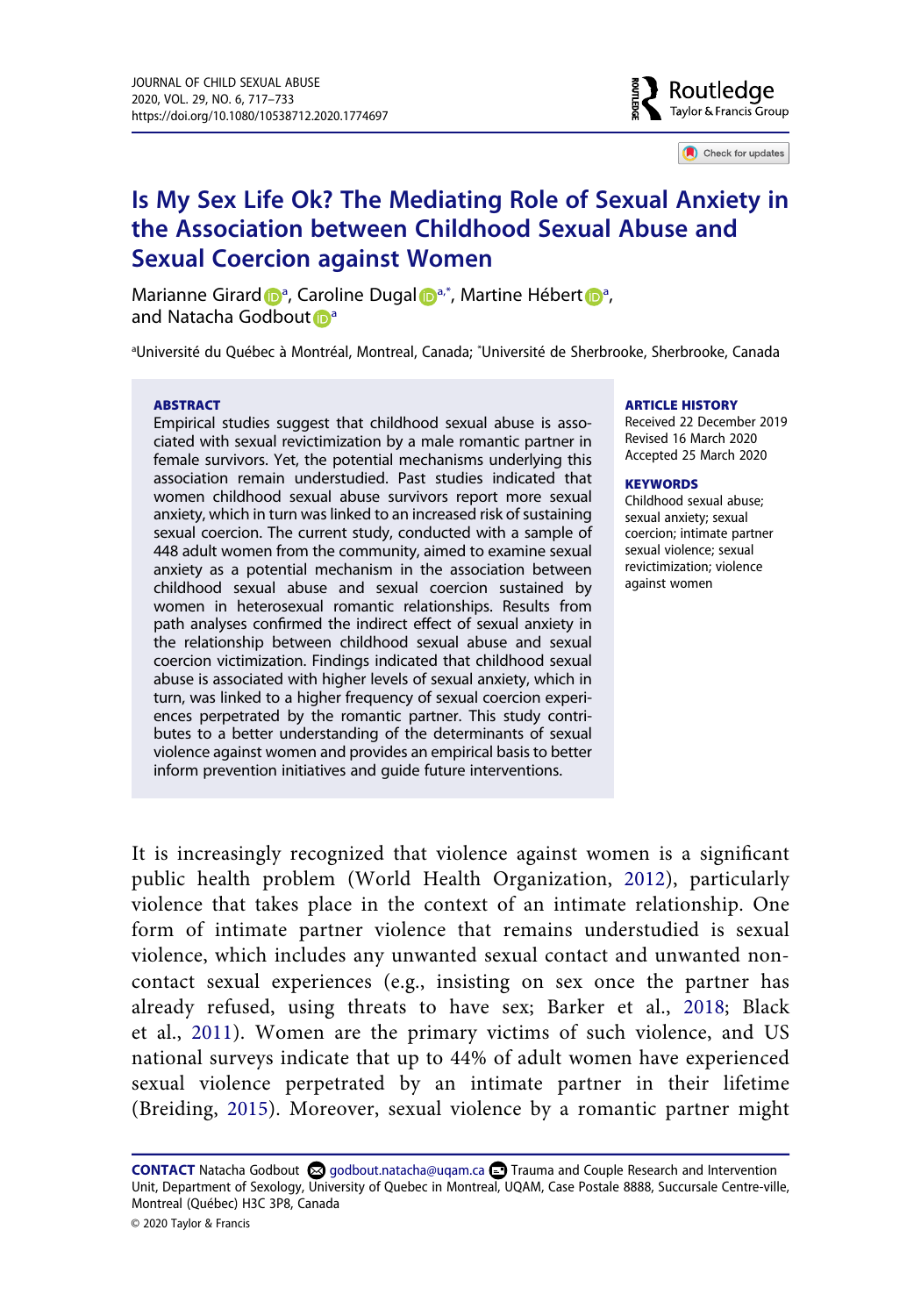<span id="page-2-11"></span>be equally or even more harmful to women's mental health than sexual violence by a non-partner because the coercive partner is constantly present and has continuous contact with their victim (Temple et al., [2007](#page-17-1)). Yet, very few studies have examined the specific associated factors or correlates of this type of intimate partner violence.

<span id="page-2-10"></span><span id="page-2-9"></span><span id="page-2-7"></span><span id="page-2-6"></span><span id="page-2-1"></span>Sexual coercion is a form of intimate partner sexual violence (Gámez-Guadix et al., [2011](#page-15-0)) that refers to the use of manipulation, lies, drugs or alcohol, physical force, and other tactics (e.g., use of promises, threats about ending the relationship or spreading rumors, use of one's influence or authority; Black et al., [2011](#page-14-1)) to have sexual contact with one's partner under pressure, duress, or against their will (Struckman-Johnson et al., [2003\)](#page-17-2). In this study, sexual coercion refers to a large continuum that therefore includes the use of physical force, threats, and persistent pressure under the form of insistence in an attempt to get their partner to engage in sex (Straus et al., [1996](#page-17-3)). According to North American studies, more than half (54.5%) of heterosexual couples have experienced some form of sexual coercion in their current relationship (Brousseau et al., [2011\)](#page-14-3), with women being twice as likely as men to report having sustained sexual coercion from their romantic partner (Kar & O'Leary, [2010](#page-16-0)). Recent evidence also suggests that sexual coercion perpetrated by a male partner against a female partner in the past year affected approximately one-fifth of couples (15–19%; Daspe et al., [2016](#page-15-1)). Considering the common occurrence of this type of violence, it is surprising to observe that sexual violence and its correlates within romantic relationships remain understudied. Indeed, such data could offer useful cues to prevent further victimization and develop effective interventions for survivors. One salient risk factor that has been consistently empirically linked to sexual coercion experiences among adult women is a history of childhood sexual abuse (CSA) (Abramsky et al., [2011\)](#page-14-4).

# <span id="page-2-3"></span><span id="page-2-0"></span>**Childhood sexual abuse**

<span id="page-2-8"></span><span id="page-2-5"></span><span id="page-2-4"></span><span id="page-2-2"></span>CSA has been associated with numerous deleterious impacts on intimate couple relationships (Dugal et al., [2016;](#page-15-2) Godbout et al., [2017](#page-15-3)). Many survivors show difficulties in establishing healthy, fulfilling, and nonviolent intimate relationships (Lassri et al., [2018\)](#page-16-1). For instance, in a study conducted with 16,993 adult men and women, Daigneault et al. ([2009](#page-15-4)) found that women CSA survivors were almost four times more likely to be sexually victimized by their current or previous intimate partners than non-victims of CSA. Similarly, another study, conducted with 204 heterosexual newlywed couples, showed that women with a history of CSA experienced more sexual coercion than women without a history of CSA (DiLillo et al., [2016](#page-15-5)). However, these few available studies have neglected to explore potential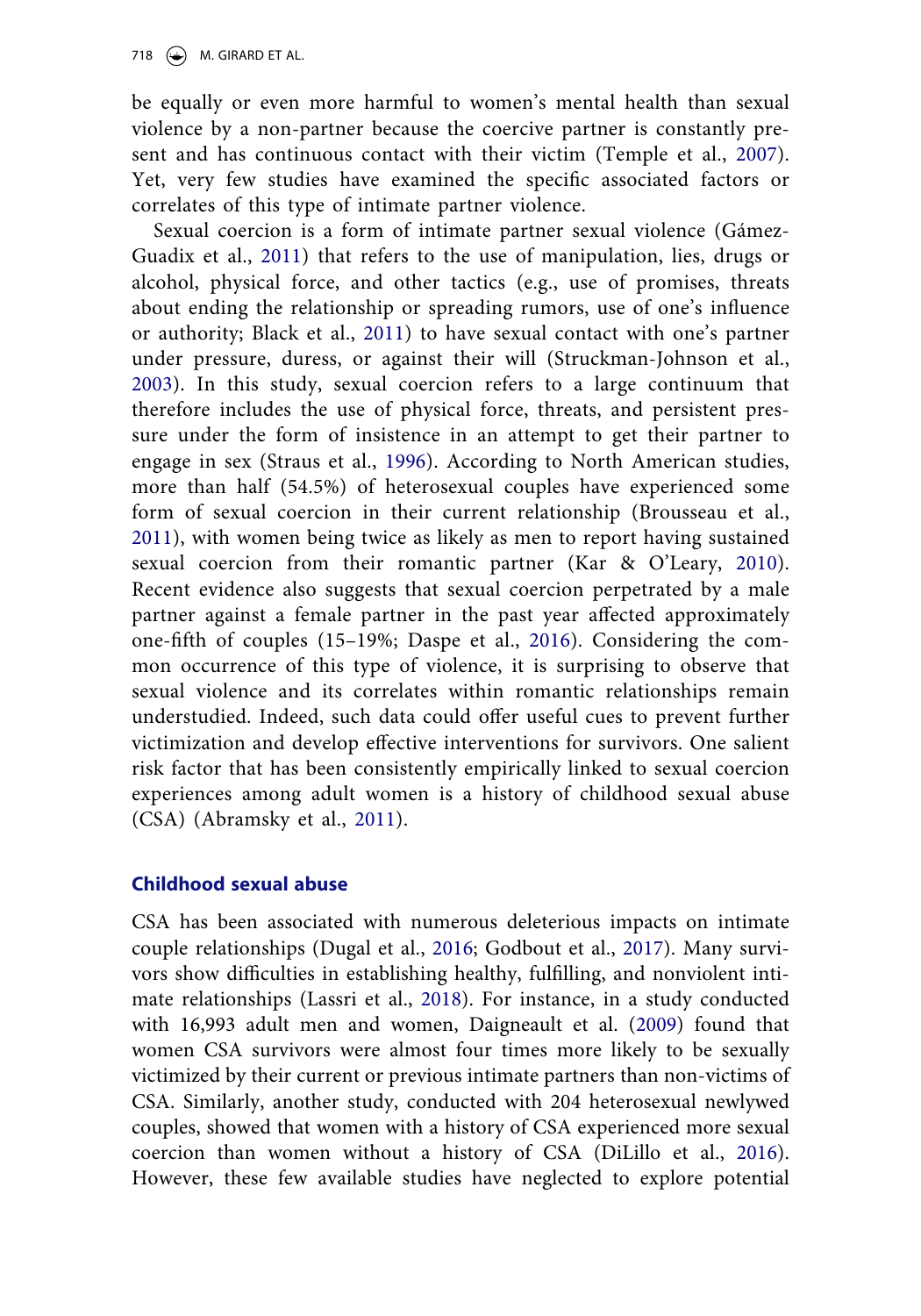underlying mechanisms that could explain the association between CSA and adult sexual coercion victimization by a romantic partner. It is clear that the study of these correlates does not aim to hold women survivors accountable for a heightened risk of being victimized. Rather, the examination of the mechanisms that underlie sexual revictimization could help identify key vulnerability factors that could be addressed in prevention and treatment efforts.

# **Sexual revictimization within couple relationships**

<span id="page-3-5"></span><span id="page-3-4"></span><span id="page-3-3"></span><span id="page-3-1"></span>Several attempts have been made by researchers and clinicians to explain the association between the experience of CSA and sustained sexual coercion in adults' couple relationships. According to Briere [\(1992\)](#page-14-5), CSA may lead to an impaired ability to correctly judge others' trustworthiness, an aversion to sex and intimacy, difficulties to identify and express one's needs and desires, or a feeling of powerlessness toward others who are harmful or manipulative, which may increase survivors' vulnerability to future sexual victimization. Other authors have also suggested that potential psychological repercussions of CSA, such as anxiety (Orcutt et al., [2005](#page-17-4)), posttraumatic stress symptoms (Hébert et al., [2017\)](#page-15-6), and emotion dysregulation (Messman-Moore et al., [2010](#page-16-2)) could help explain sexual revictimization in CSA survivors. Yet, those repercussions do not consider the sexual nature of these victimization experiences. Indeed, very little attention has been given to the examination of potential sexual mechanisms (i.e., processes and associations between variables, which are related to one's sexuality), such as the role of sexual anxiety in the relation between CSA and later revictimization. Survivor's sexuality may bare the core of some revictimization processes.

# **Sexual anxiety**

<span id="page-3-6"></span><span id="page-3-2"></span><span id="page-3-0"></span>Empirical research (Bigras et al., [2017](#page-14-6); Lacelle et al., [2012](#page-16-3)) has shown that CSA is associated with higher levels of sexual anxiety in adulthood, described as "the tendency to feel tension, discomfort, and anxiety about the sexual aspects of one's life" (Snell, [2013](#page-17-5), p. 537). According to the theoretical framework of Finkelhor and Browne [\(1985\)](#page-15-7), CSA may elicit a variety of consequences persisting into adulthood associated to four traumagenic dynamics: betrayal, powerlessness, stigmatization, and traumatic sexualization. Traumatic sexualization refers to a process by which a child's sexuality (i.e., sexual feelings and attitudes) is inappropriately shaped as a result of the abuse (e.g., marked with confusion, misconceptions, frightening memories), which subsequently leads to negative emotional responses, such as sexual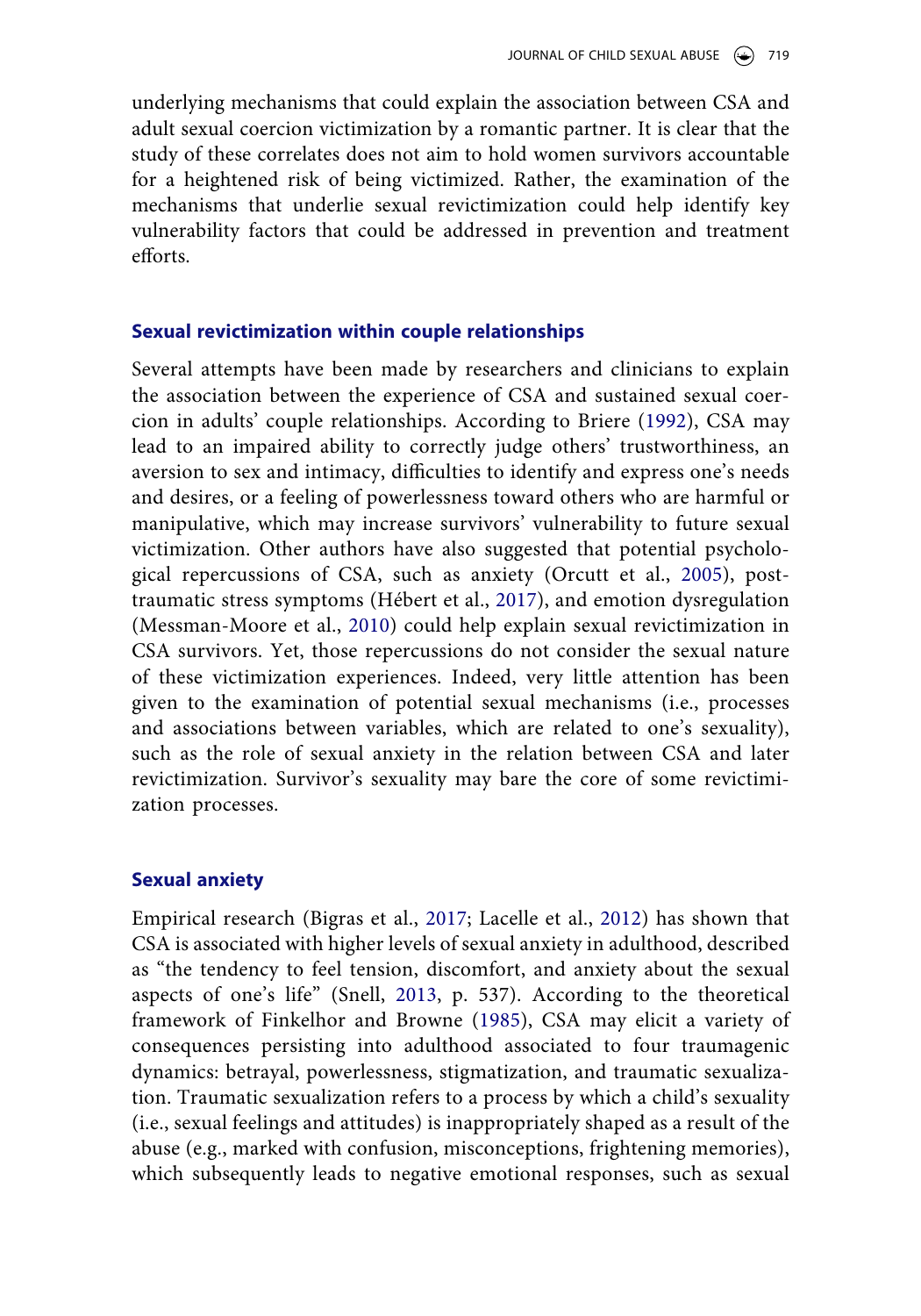anxiety, triggered during sexual encounters (for more information, see Finkelhor & Browne, [1985](#page-15-7)).

<span id="page-4-2"></span>Sexual anxiety may also be a key correlate of sexual revictimization in women, as it was found to increase vulnerability to sustained sexual coercion in adult women (Messman-Moore et al., [2008\)](#page-16-4). In other words, residual traces of the endured CSA might alter survivors' ability to approach sex in a way that is free from fear and anxiety, and therefore it is possible that sexual anxiety is "associated with" an increased risk of sexual coercion victimization. Noll and Grych ([2011](#page-16-5)) theorized a model of sexual revictimization in which CSA is associated to dysregulated biological processes in reaction to stressful or anxiety-inducing situations that can later influence victims' cognitive, physiological, and emotional responses to sexual threats. As such, sexual anxiety, potentially associated with CSA, may in turn impair one's ability to recognize coercion cues and to mobilize assertive resistance behaviors over the partner's sexually coercive tactics (Hamby & Grych, [2016,](#page-15-8) p. 75).

<span id="page-4-1"></span><span id="page-4-0"></span>One previous study has examined sexual anxiety as a determinant of sexual victimization in women (Messman-Moore et al., [2008\)](#page-16-4). This study demonstrated that sexual anxiety may act as a predictor of later sexual victimization among college women but failed to discriminate between sexual violence sustained from a partner or a non-partner nor did it examine previous experiences of victimization as a more distal predictor (i.e., CSA). Considering the relational nature of CSA and its significant impacts on couple functioning in adulthood (for a review, see Dugal et al., [2016](#page-15-2)), it is possible that its effect on emotional responses to sexuality (e.g., sexual anxiety) and sexual revictimization is particularly potent in the context of romantic relationships. Nonetheless, studies have yet to examine the role of sexual anxiety as a potential explanatory mechanism of the link between CSA and sustained sexual coercion by a romantic partner.

# **Purpose of the study**

Despite previous studies demonstrating significant associations between CSA, sexual anxiety, and sustained sexual coercion, none has yet examined these variables in an integrative model. In addition, to our knowledge, no previous study has examined the specific mediation role of sexual anxiety in sexual revictimization within women's romantic relationships. The present study aimed to examine sexual anxiety as a mediation mechanism explaining the experience of sustained sexual coercion in romantic relationships by women CSA survivors. It was expected (a) that CSA will be positively associated with higher levels of sexual anxiety, (b) that higher levels of sexual anxiety will be positively associated with more experiences of sexual coercion victimization, and (c) that a mediational model will positively link CSA with increased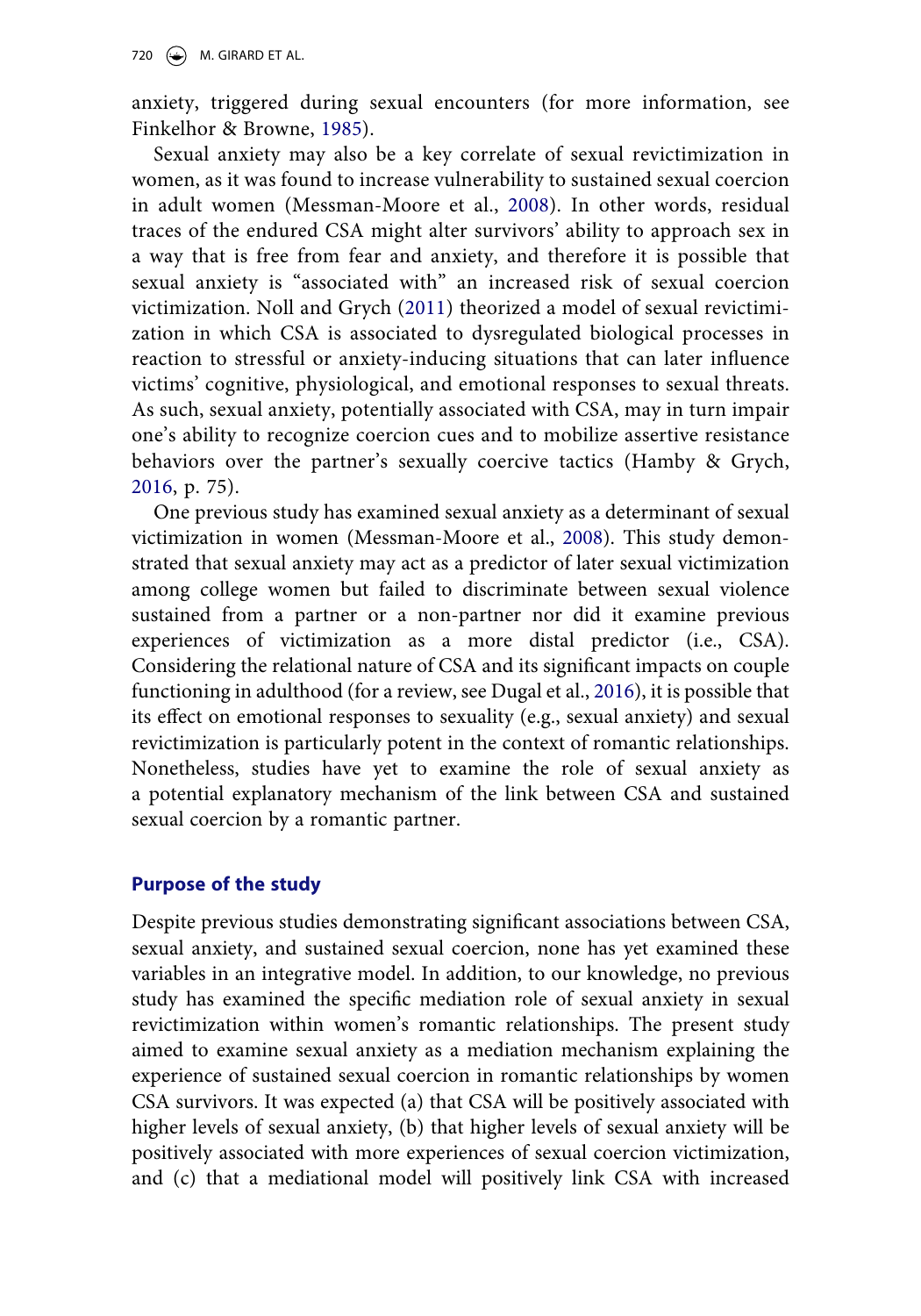experiences of sexual coercion victimization by the current romantic partner, through elevated sexual anxiety.

# **Method**

#### *Participants and procedure*

The sample was comprised of 448 self-identified heterosexual women currently involved in a romantic relationship. The mean age of participants was 28.42 years (*SD* = 9.40, range = 18–75). Sociodemographic characteristics of the sample are presented in [Table 1](#page-5-0)

Participants were invited to take part in an anonymous online survey on past experiences of victimization, intrapersonal functioning, relationships, and sexual functioning. The study was advertised through social media, a web page hosting psychological research, and sent to various electronic mailing lists for students, teachers, and other professionals associated with psychology. In order to meet the inclusion criteria for the study, participants had to be over 18 years old, read French, and be involved in a heterosexual romantic relationship for at least six months.

| Characteristics                     | Participants (%) |
|-------------------------------------|------------------|
| Birthplace                          |                  |
| Canada                              | 82.1             |
| <b>United States</b>                | 8.3              |
| Europe                              | 6.0              |
| Other                               | 3.6              |
| Primary language                    |                  |
| French                              | 84.5             |
| English                             | 12.3             |
| Other                               | 3.2              |
| Occupation                          |                  |
| Student                             | 53.6             |
| Full-time worker                    | 33.4             |
| Part-time worker                    | 9.9              |
| Other                               | 3.1              |
| Education                           |                  |
| Primary school/high school          | 6.7              |
| College/professional                | 21.0             |
| Undergraduate                       | 42.2             |
| Graduate                            | 30.1             |
| Annual income                       |                  |
| CAD\$19,999 or less                 | 47.0             |
| CAD\$20,000 - CAD\$39,999           | 22.8             |
| CAD\$40,000 - CAD\$59,999           | 15.4             |
| CAD\$60,000 or more                 | 14.8             |
| Relationship status                 |                  |
| Relationship with a regular partner | 47.8             |
| Common-law partnership/cohabiting   | 37.1             |
| Married                             | 15.1             |

<span id="page-5-0"></span>**Table 1.** Sociodemographic characteristics.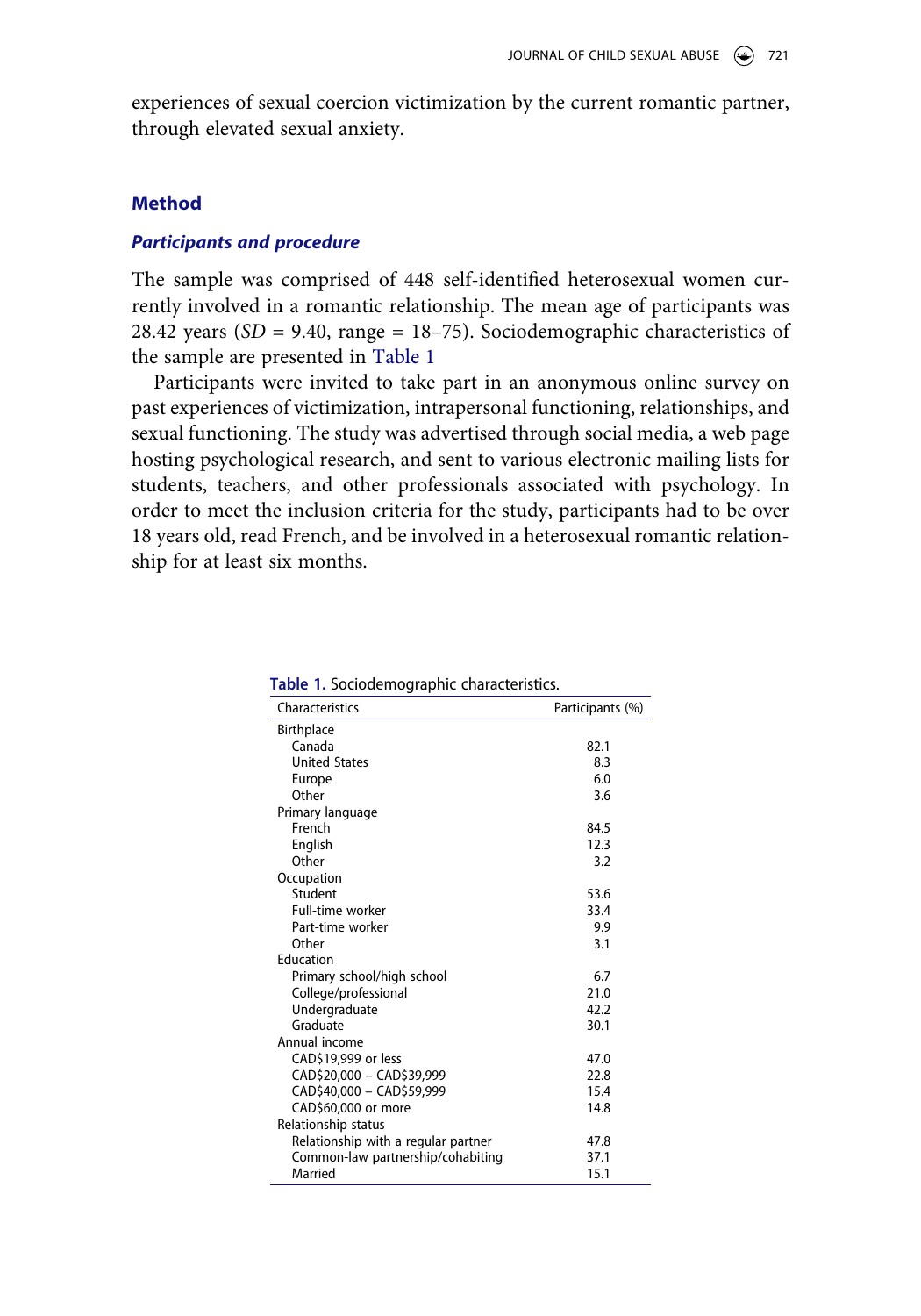# *Measures*

A sociodemographic questionnaire was used to gather information on participants' age, country of origin, occupation, relational status, level of education, and annual income.

# *Childhood sexual abuse*

<span id="page-6-0"></span>CSA was measured using a gate question based on the criteria of the Criminal Code, R.S.C. ([1985\)](#page-15-9) and used in previous studies. (e.g., Bigras et al., [2017](#page-14-6)). Participants were asked whether they experienced any unwanted sexual contact or any sexual contact with an adult, someone 5 years older, or someone in a position of authority before the age of 18. Additional questions assessed the type(s) of CSA (i.e., verbal solicitation, exposed genitals, exposure to sexual scenes, fondling, oral sex, vaginal or anal penetration) and the relation with the abuser(s) (e.g., father, babysitter, uncle/aunt, neighbor). Participants were classified as having experienced CSA if the answer to any question indicated contact or non-contact sexual abuse. A dichotomous code  $(0 = \text{absence of})$  $CSA$ ,  $1 =$  presence of  $CSA$ ) was used in the analyses.

# *Sexual anxiety*

<span id="page-6-2"></span>Sexual anxiety was assessed using the French version (Ravart et al., [2000\)](#page-17-6) of the 5-item Sexual Anxiety subscale of the Multidimensional Sexuality Questionnaire (MSQ; Snell et al., [1993\)](#page-17-7). Participants indicated the extent to which they experienced anxiety concerning sexual aspects of their life on a 5-point Likert scale ranging from 0 (*not at all characteristic of me*) to 4 (*very characteristic of me*) on items such as "*I feel anxious when I think about the sexual aspects of my life*". Total scores ranged from 0 to 20, with higher scores reflecting more sexual anxiety. The psychometric qualities of the original standardized and validated scale were replicated in the current sample, with a Cronbach's alpha of.87 in the original sample (Snell et al., [1993\)](#page-17-7) and .91 in the current sample.

# <span id="page-6-3"></span>*Sustained sexual coercion*

<span id="page-6-1"></span>Sustained sexual coercion was assessed using three sexual violence items from the French version (Hébert & Parent, [2000\)](#page-15-10) of the Revised Conflict Tactics Scale (CTS-2; Straus et al., [1996](#page-17-3)). Participants were asked the frequency, during the last year, at which their romantic partner used insistency, threats, or physical force to have sex with them once they had refused, on a sevenpoint Likert scale ranging from 0 (*this never happened)*, to 6 (*more than 20 times during the past 12 months*). To only consider experiences of sustained sexual coercion in the past year, a score of 0 was assigned to "*not in the past year, but it did happen before*". For the purpose of this study, scores from the three items were averaged into a continuous score, as per the authors'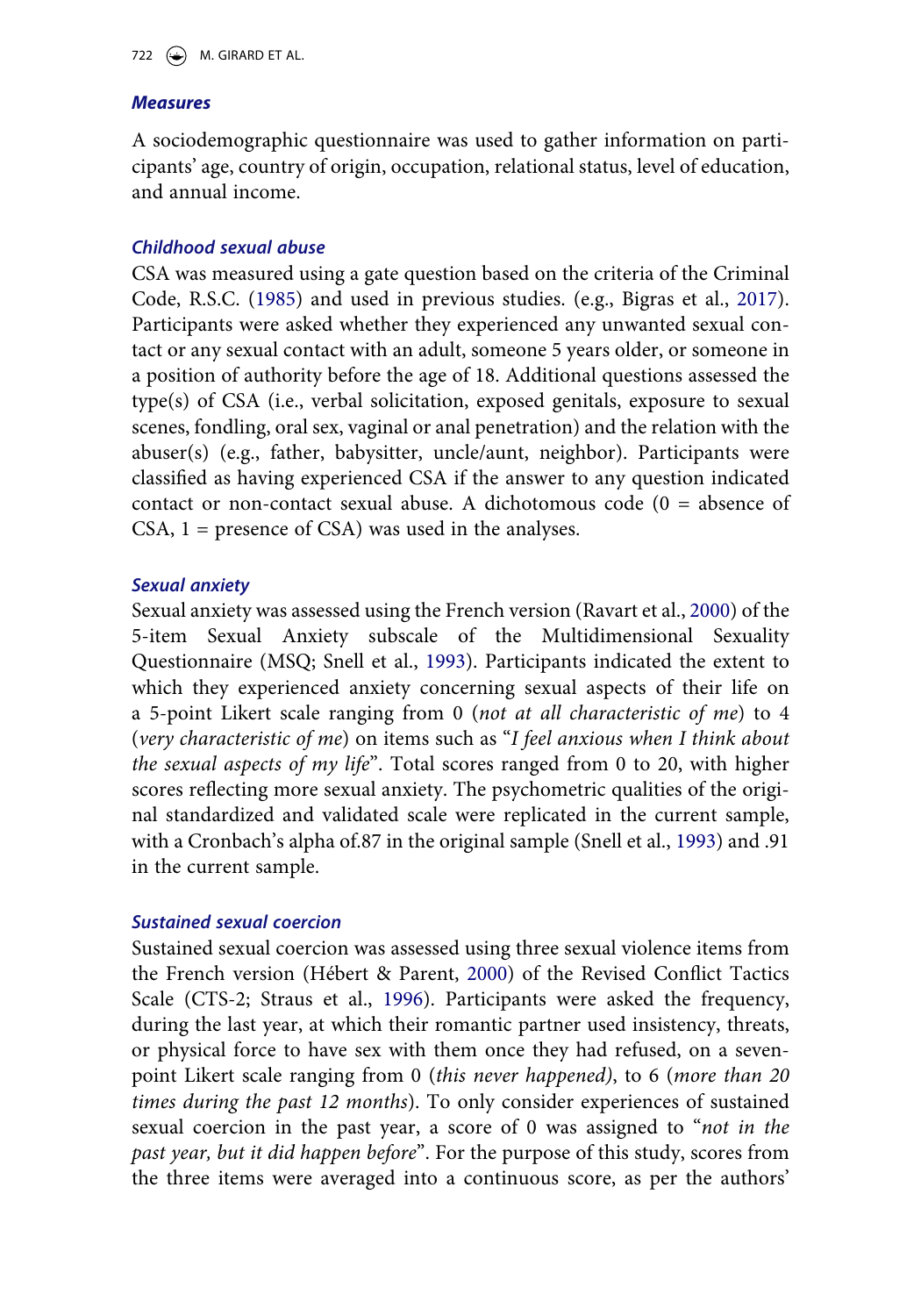recommendations (Straus et al., [1996](#page-17-3)). Given the small number of items for this scale, the average interitem correlation was used as an indicator of internal consistency, as this strategy is more representative of unidimensionality regardless of the number of items. The present study showed an interitem correlation of .35, which respected the proposed guideline range of .15-.50 (Clark & Watson, [1995](#page-15-11)).

#### <span id="page-7-1"></span>*Statistical analyses*

<span id="page-7-6"></span>Descriptive analyses, correlations, group comparison analyses, and multiple regressions were conducted using SPSS v24 to examine the distribution of sustained sexual coercion within the sample and the associations between the study variables. In order to test the hypothesized model, path analyses were tested using M*plus*, version 7 (Muthén and Muthén [1998–2012](#page-16-6)) which is robust to non-normality through the use of Maximum Likelihood Estimation with Robust Standard Errors (MLR). The use of Full Information Maximum Likelihood (FIML) accounted for missing data. Model fit was tested by examining the following indices of adjustment: the root mean square error of approximation (RMSEA; Steiger, [1990\)](#page-17-8), the comparative fit index (CFI; Bentler, [1990\)](#page-14-7), the chi-square statistic and the ratio of chi-square to degrees of freedom (*X<sup>2</sup>/df*), and the standardized root mean square residual (SRMR). In order to determine the goodness-of-fit of the theorized model, results must show a combination of a non-statistically significant chi-square value, a CFI value of .90 or higher, RMSEA value below .06, SRMR value below .08, and a ratio of chi-square to degrees of freedom less than three (Hu & Bentler, [1999](#page-16-7); Kline, [2011;](#page-16-8) Ullman, [2001\)](#page-17-9).

<span id="page-7-7"></span><span id="page-7-4"></span><span id="page-7-3"></span><span id="page-7-2"></span><span id="page-7-0"></span>To examine the mediating role of sexual anxiety, direct effects (i.e., path coefficient from CSA to sustained sexual coercion) and indirect effects (i.e., the product of the path coefficients from CSA to sexual anxiety, and from sexual anxiety to sustained sexual coercion) were then computed using 95% bootstrap confidence intervals: confidence intervals that do not include zero indicate a significant indirect effect, thus a mediation (MacKinnon & Fairchild, [2009](#page-16-9); MacKinnon et al., [2007\)](#page-16-10). The present study used a cross-sectional design, and the causal order of the sequence of variables was determined based on theory and chronology.

# <span id="page-7-5"></span>**Results**

#### *Descriptive statistics and bivariate correlations*

#### *Childhood sexual abuse*

In the present sample, 22.1% (*n* = 99) of participants reported having experienced CSA. Of these women, 5.4% reported having experienced non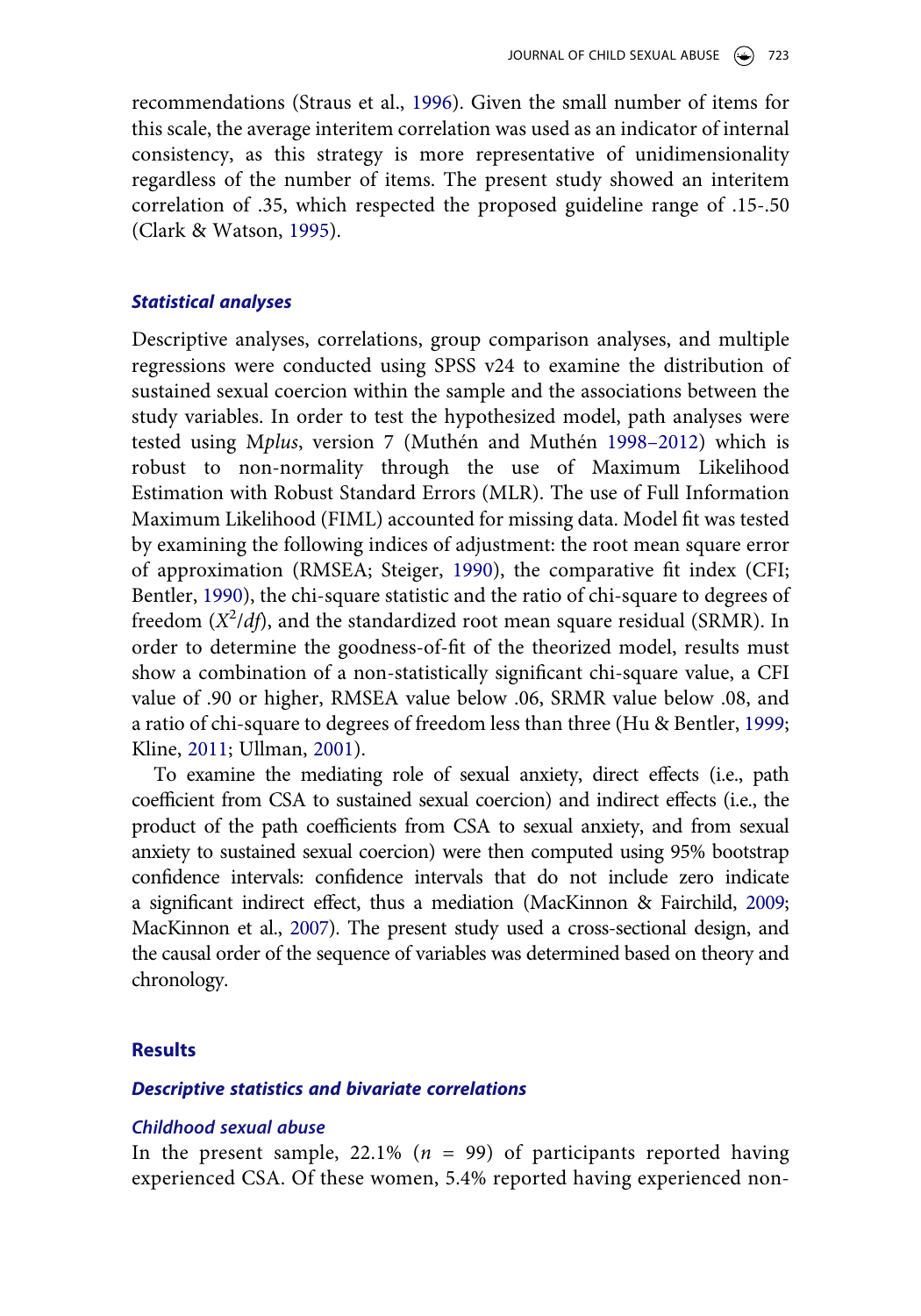724  $\left(\rightarrow\right)$  M. GIRARD ET AL.

contact abuse (verbal solicitation, exposed genitals, exposure to sexual scenes), 58.7% reported having experienced fondling, and 35.9% reported having experienced penetration (oral, vaginal, anal). A total of 32.1% of participants reported intra-familial abuse (e.g., committed by the mother, brother, uncle) and 67.9% reported extra-familial abuse (e.g., committed by a neighbor, clergy member, teacher), mainly by boys of the same age or older unknown men.

# *Sexual anxiety*

Participants presented a mean score of 4.37 (*SD* = 5.12) on the sexual anxiety scale, which represents a low average level of sexual anxiety. Results of group comparison tests indicated that the scores for sexual anxiety differed significantly across CSA survivors and participants without CSA history, *t*(126.50) = −2.41, *p*  < .05, with CSA survivors presenting more sexual anxiety (*M* = 5.65, *SD* = 6.20) than participants without CSA history  $(M = 4.0, SD = 4.72)$ .

# *Sustained sexual coercion*

Among participants, 21.1% reported having experienced at least one act of sexual coercion from their romantic partner in the past year. Among participants who reported sustained sexual coercion, the average score was 2.62 (*SD* = 2.3), reflecting a frequency of approximately two experiences of sexual coercion in the past year. Among those, 95.6% reported their partner has insisted on sex once they had already refused, 15.4% reported their partner has used threats to have sex with them, and 9.9% reported their partner has used physical force to have sex with them. A chi-square analysis compared the presence of sustained sexual coercion among participants reporting CSA or not. Results revealed that participants with CSA history were more likely to report sustained sexual coercion (30.9%,  $n = 29$ ) than those who did not experience CSA (18.3%, *n* = 62,),  $\chi$ 2 (1, 432) = 6.92,  $p < 0.01$ ,  $\varphi$  = .13, which represents a small effect size.

# *Bivariate correlations*

Bivariate Pearson correlations were run to determine the association between CSA, sexual anxiety, and sustained sexual coercion. Statistically significant positive correlations were found between all study variables. CSA was positively correlated to sexual anxiety ( $r = .14$ ,  $p < .01$ ), as well as sexual coercion experiences ( $r = .14$ ,  $p < .01$ ). Similarly, sexual anxiety was positively correlated to sexual coercion experiences  $(r = .29, p < .001)$ .

# *Integrative model of the mediating role of sexual anxiety in the association between childhood sexual abuse and sustained sexual coercion*

First, the direct path from CSA to sustained sexual coercion was tested and found to be significant (β = .12, *p* = .03). Then, when the mediator was added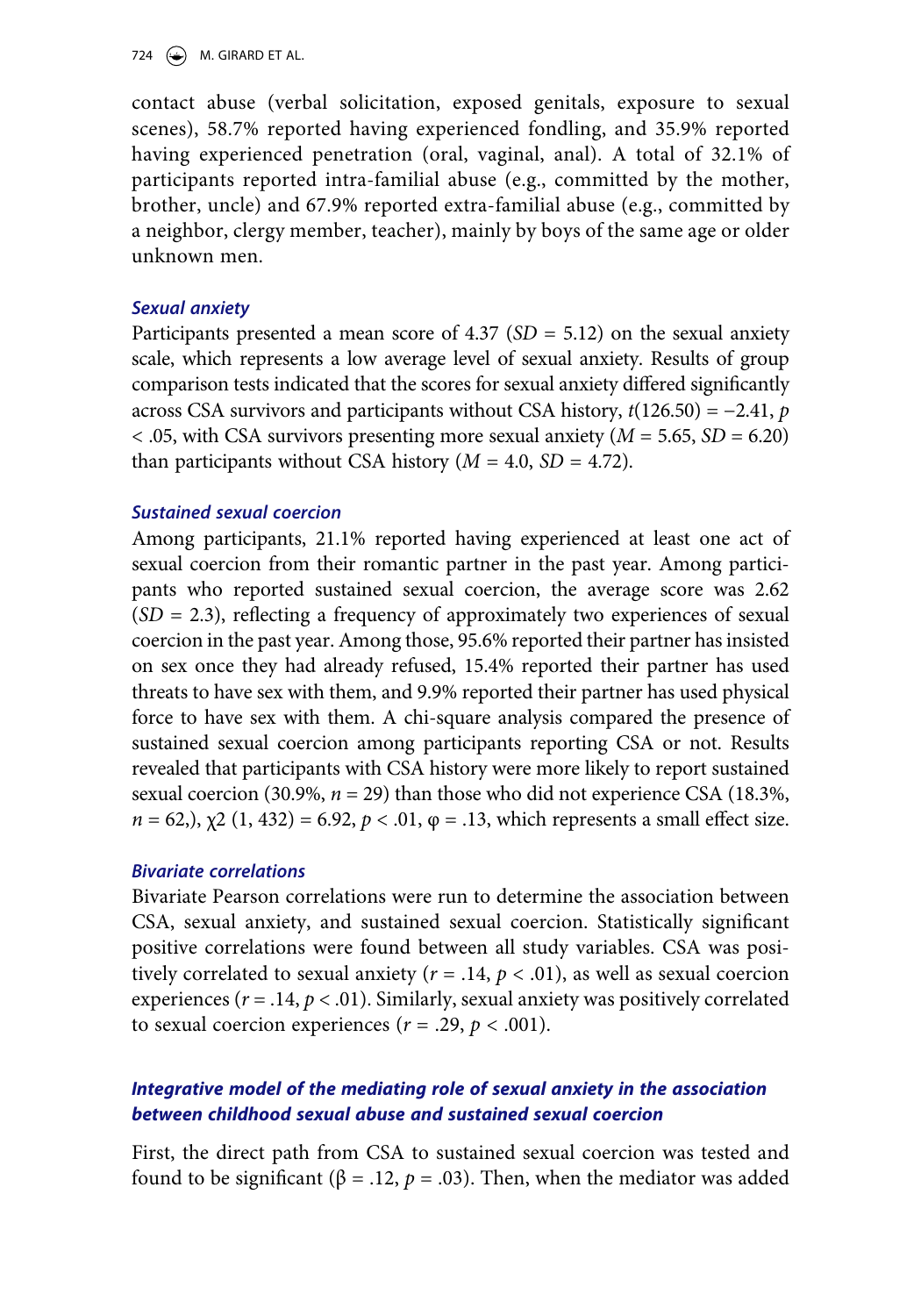<span id="page-9-0"></span>

**Figure 1.** Integrative model of the mediating role of sexual anxiety in the association between childhood sexual abuse and sustained sexual coercion. *Note*.  $* p < .05; ** p < .01; ** p < .001$ .

in the model, the direct path became non-significant, indicating full mediation. Results revealed that the proposed integrative model (see [Figure 1\)](#page-9-0) adequately fit the data, CFI = .95, RMSEA = .05 [CI = .00 to .15],  $\chi^2$  $[1] = 2.21, p = .14$ , Ratio  $\chi^2/df = 2.21$ , SRMR = .03. Bootstrap confidence intervals showed that the indirect effect of sexual anxiety (β = .04, 95% CI .01 to .11) in the association between CSA and sustained sexual coercion was significant, indicating mediation of the effect of CSA on sustained sexual coercion through sexual anxiety. More precisely, path analyses showed that CSA was positively associated with sexual anxiety, which in turn, increased the frequency of sustained sexual coercion experiences in a romantic relationship. Overall, the integrative model accounted for 8.6% ( $p < .05$ ) of the variance in sustained sexual coercion.

To assess the generalizability of the mediational model across participants, age, country of origin, and relationship status were added as covariates in the model. Results from additional analyses revealed that controlling for these demographic variables did not change the significance and strength of the associations between the study variables. To examine the alternative hypothesis that could also be compatible with the correlational design of the present study, the integrative model was also tested by changing the order of the study variables (CSA related to sustained sexual coercion in turn associated with sexual anxiety). The model's paths did not reveal a mediation effect, as both the links between CSA and sexual anxiety (*p* = .75) and between CSA and sustained sexual coercion  $(p = .42)$  were not significant.

#### **Discussion**

<span id="page-9-1"></span>The current study examined the mediating role of sexual anxiety in the relationship between CSA and sustained sexual coercion in adult women. In our sample, more than one in five women (22.1%) reported CSA, which is consistent with past prevalence rates reported by women collected in various epidemiological studies (Stoltenborgh et al., [2011](#page-17-10)). Also, more than one in five women (21.1%) reported at least one experience of sexual coercion victimization by their romantic partner in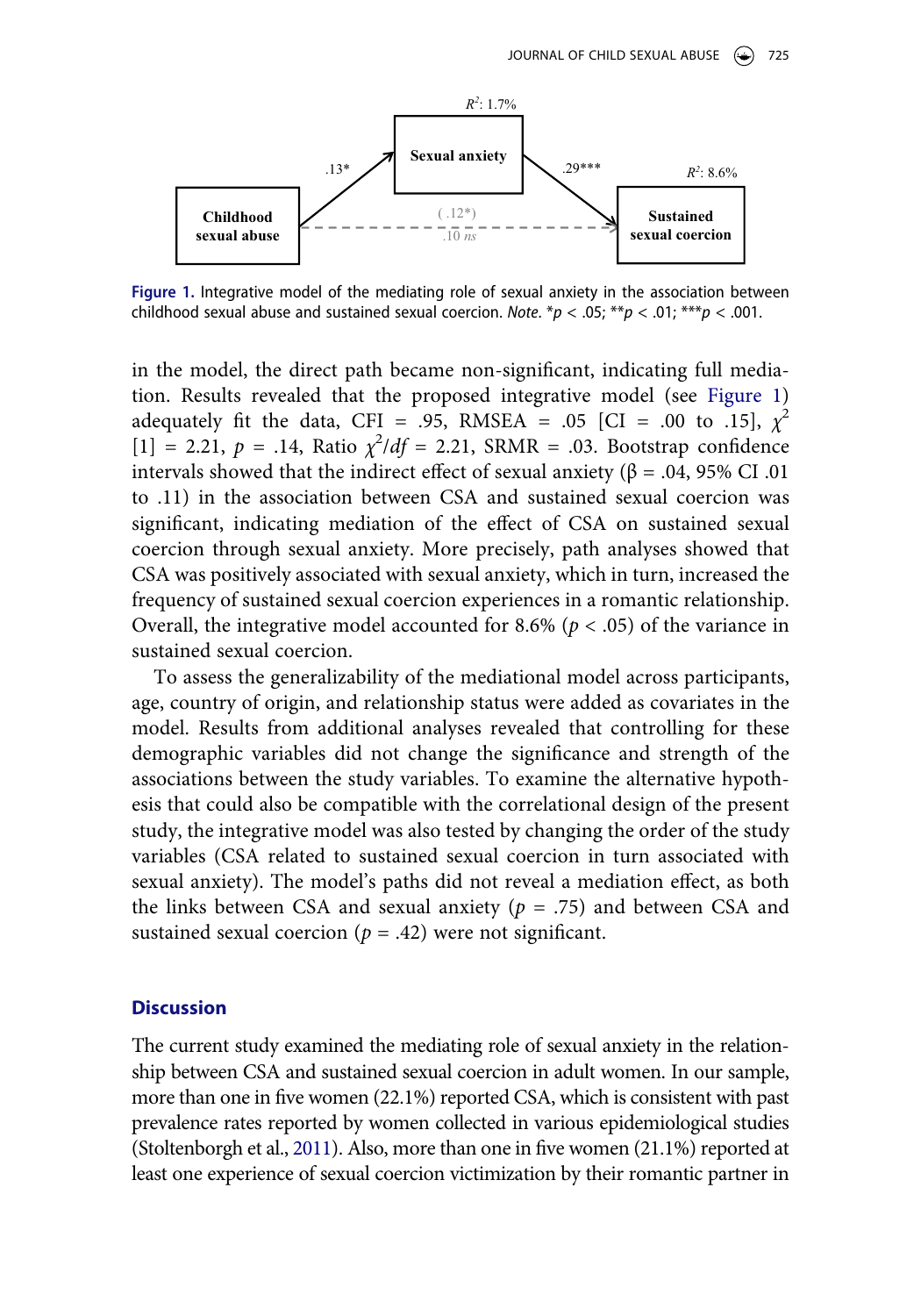the past year. This finding corroborates the prevalence found by Daspe et al. ([2016\)](#page-15-1) and provides confidence in the finding that sexual coercion perpetrated by a male partner against a female partner in the past year affects almost one-fifth of community couples. In accordance with past results (Daspe et al., [2016](#page-15-1)), our findings showed a high occurrence of verbal pressure as a tactic of sexual coercion and a lower occurrence of the use of threats or physical force. In short, our results indicate that sexual coercion is a common form of violence among heterosexual couples, mostly through the use of verbal insistence.

Results from the current study support those of previous studies (Daigneault et al., [2009;](#page-15-4) DiLillo et al., [2016](#page-15-5)) that have shown an association between CSA and sustained sexual coercion by a romantic partner in women survivors. In addition, the current findings add that sexual anxiety may act as a mechanism explaining the link between CSA and sustained sexual coercion. While the proposed mediational model was never examined before, the current results corroborate past studies that have found that, in women, CSA is linked to higher sexual anxiety (Lacelle et al., [2012](#page-16-3)), and that high levels of sexual anxiety increase the occurrence of sustained sexual coercion in adult women (Messman-Moore et al., [2008\)](#page-16-4). These findings might reflect that the effect of sexual anxiety on survivors' decreased ability to be aware of their present-moment experience, bodily sensations (Déziel et al., [2018\)](#page-15-12), selfunderstanding (e.g., acknowledgment of sexual needs or unwillingness to have sexual intimacy), and perhaps sexual assertiveness (Zerubavel & Messman-Moore, [2013\)](#page-17-11), may in turn be related to sexual victimization by an intimate partner (Testa et al., [2007](#page-17-12)). These findings concur with Finkelhor and Asdigian's theory (Finkelhor & Asdigian, [1996\)](#page-15-13), which stated that survivors' personal characteristics could represent vulnerabilities increasing the risk that aggressors may choose them as targets. Based on the current results, sexual anxiety could compromise survivors' capacity to resist or deter further victimization, and thus heighten their vulnerability to sexual violence experiences.

<span id="page-10-6"></span><span id="page-10-5"></span><span id="page-10-4"></span><span id="page-10-3"></span><span id="page-10-2"></span><span id="page-10-1"></span><span id="page-10-0"></span>Considering the relational nature of partner violence, it seems important to also acknowledge the potential couple dynamics involved in our participants' experiences. Our findings could indicate that sexual anxiety experienced by a CSA survivor may potentially lead to avoidance of sexual intimacy with a romantic partner, as a way to avoid feeling anxious about the sexual aspects of one's life (Vaillancourt-Morel et al., [2015](#page-17-13)). However, stress-related avoidance strategies can increase one's risk of relational conflicts and sustained sexual coercion in relationships (Brassard et al., [2007](#page-14-8)). The relational nature of partner sexual violence may also add a level of complexity that involves multiple cognitive processes (e.g., desire to preserve the relationship, fear of being judged, ensuring physical safety) that can impede on women's interpretation and defense response to sexually coercive experiences, such as lower sexual assertiveness (Macy et al., [2006](#page-16-11)). Moreover, it is likely that such endured sexually coercive experiences maintain or increase women's sexual anxiety and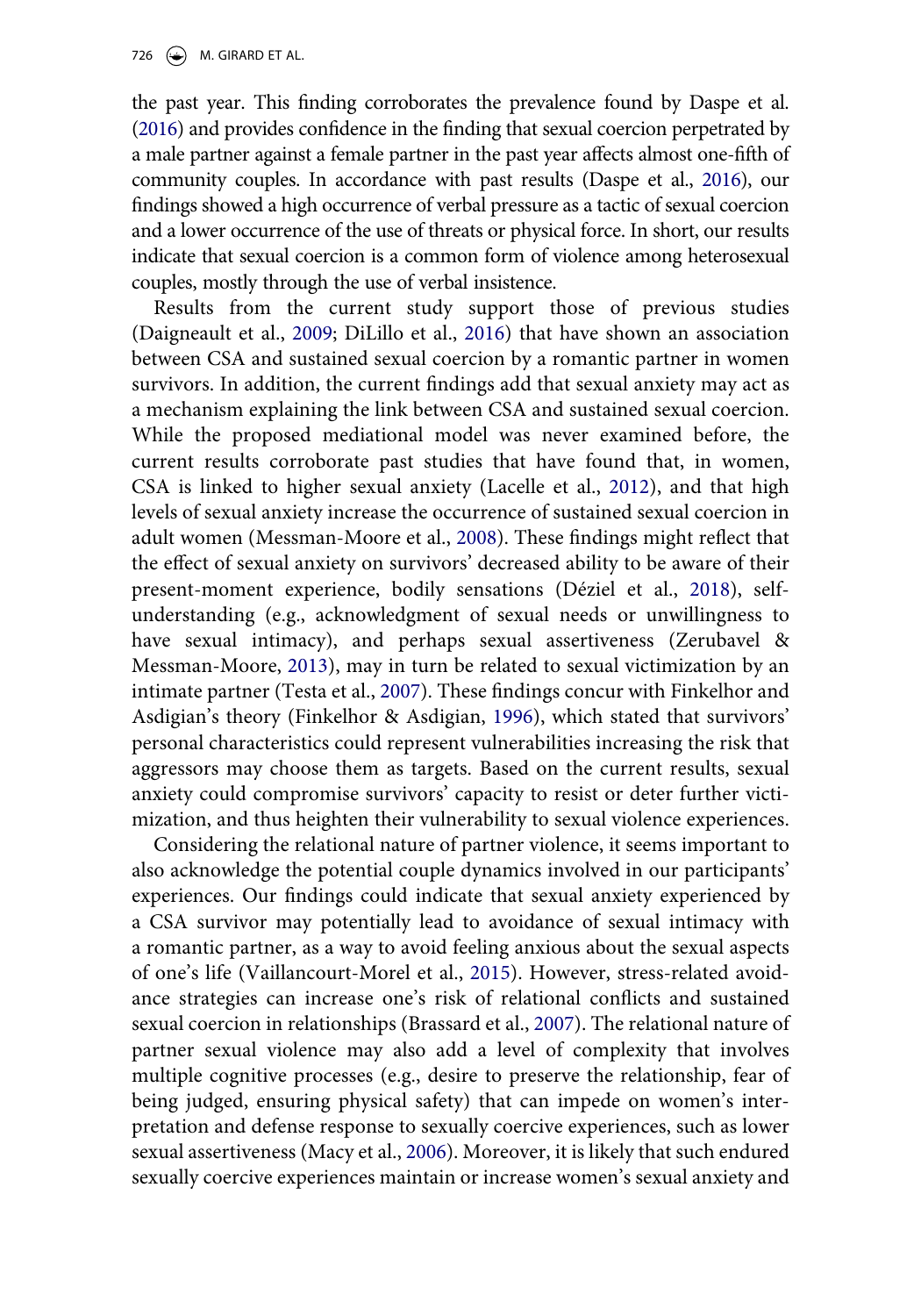the use of sex avoidance strategies, possibly contributing to trapping both partners in a vicious cycle of negative interactions that may lead to the crystallization of sexually coercive tactics and sexual victimization.

## **Limitations and future studies**

<span id="page-11-3"></span><span id="page-11-1"></span><span id="page-11-0"></span>Results of this study should be appreciated in the light of its limitations. First, the use of retrospective self-report measures might heighten the risk of distortions in the recall of victimization experiences (e.g., CSA survivors might be more inclined to perceive and disclose sexual coercion; Breitenbecher, [2001\)](#page-14-9) and enhance social desirability bias. Yet, self-reported measures have been found to be reliable in documenting endured victimization when using behavioral items (and not self-identification as a "victim"), leading to data that captures more accurate proportions compared to prospective measures or official documents (Newbury et al., [2018](#page-16-12)). Second, conclusions on the direction of causality or temporal order of the associations between the variables are theory-driven and longitudinal design are needed to confirm the model. Third, CSA measurement relied only on one item. Although using a dichotomized item to measure CSA is sufficient to predict the association between CSA and later couple difficulties (Godbout et al., [2009](#page-15-14)), more comprehensive measures of CSA may provide pertinent information on the potential role of the characteristics of CSA in association with sexual revictimization. Similarly, more information on the romantic relationship (e.g., length of their current romantic relationship) may provide relevant information and should be considered in future studies. Fourth, it is impossible to make firm assumptions about the generalizability of the results considering that the sample consisted of women involved in heterosexual relationships. Further research should aim to replicate this study with different samples, analyzing potential specificities regarding LGBTQ+ participants and men, given these populations may have particular issues that differ from the current sample. Sexual coercion perpetrated against sexual and gender minority women is a distinct phenomenon that deserves its own empirical study, as they are significantly more likely to report sexual victimization (Martin-Storey et al., [2018](#page-16-13)). Lastly, it would also be relevant to explore what specific aspects of one's sex life that might cause anxiety or discomfort to better guide interventions and reduce sexual revictimization risk. For example, if the anxiety is caused by the fear of consequences of sexual refusal or if it is caused by the struggle to communicate one's desires to their partner, the subsequent intervention efforts aimed at reducing that sexual anxiety may be very different.

#### <span id="page-11-2"></span>*Practical implications*

These limitations notwithstanding, our data provides a new understanding of the mechanism through which women CSA survivors may experience sexual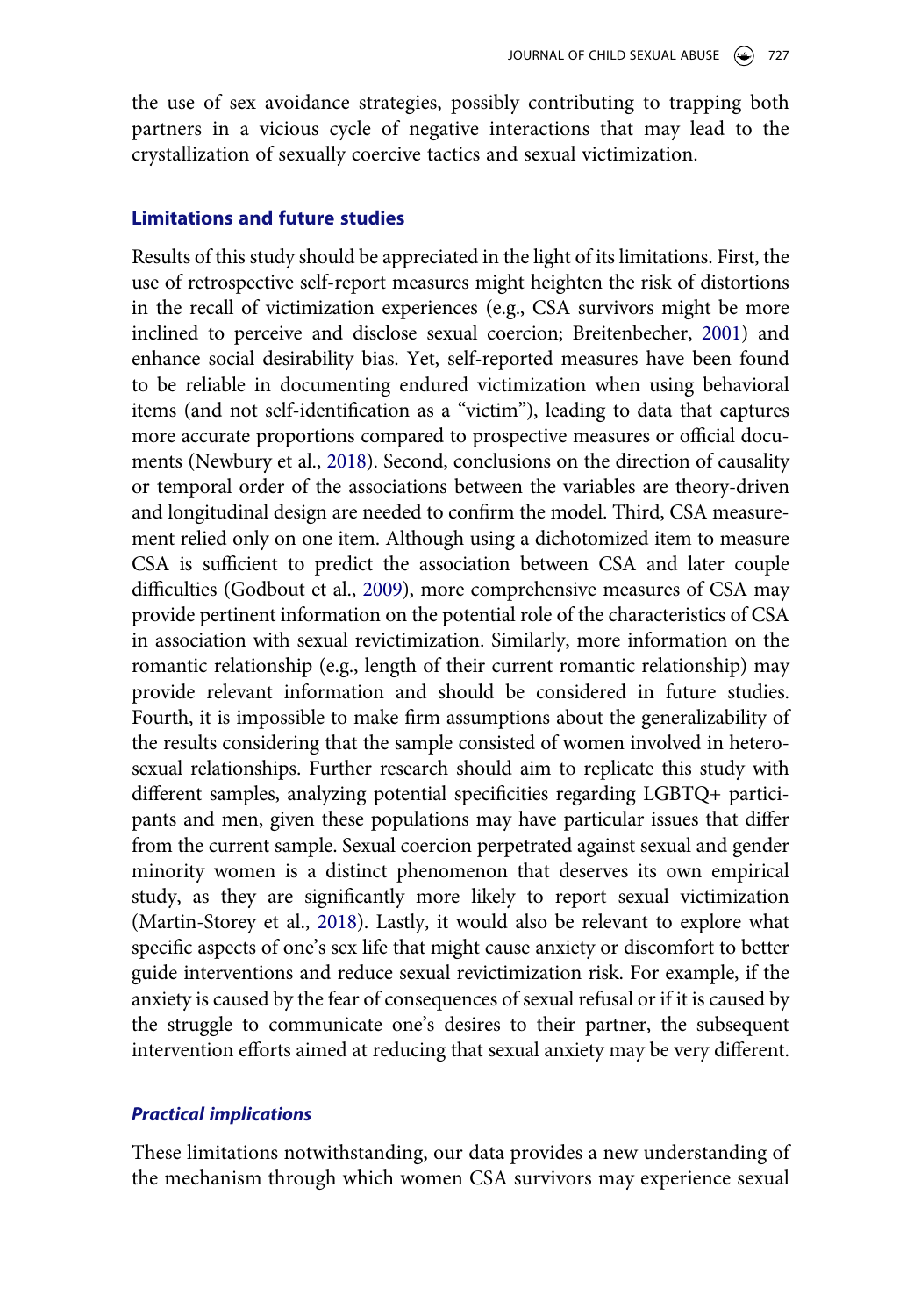coercion in their adult romantic relationships. The current study highlights sexual anxiety as a relevant mechanism involved in sexual revictimization in women. Thus, this study provides an empirical basis for adapted prevention or intervention programs aimed at women CSA survivors or women who report sustained sexual coercion in their romantic relationship. For instance, results support the need to assess CSA history in women victims of sexual coercion by an intimate partner.

<span id="page-12-3"></span>Results also emphasize the important need for sexual rights education, and for prevention and intervention programs addressing sexual anxiety in women CSA survivors in order to prevent sexual coercion. For example, the Enhanced Assess, Acknowledge, Act (EAAA) Sexual Assault Resistance Program (SARE Centre, [2019](#page-17-14)) provides tools for women to better recognize risk cues for sexual violence, overcome personal obstacles to prioritizing their own sexual rights, and elaborate effective strategies to defend their boundaries. Such programs could also educate on the ongoing collaborative processes needed between partners for healthy and satisfying sexual relationships, which requires consent, connection, humanity, vulnerability, compassionate communication skills, and treating your partner like an equal.

<span id="page-12-4"></span><span id="page-12-1"></span>Practitioners should target the regulation of anxiety about sexual aspects of one's life, through methods such as mindfulness training in order to reduce anxiety and elevate present-moment and body awareness (Silverstein et al., [2011\)](#page-17-15), and promoting sexual assertiveness as a way to help women's relational functioning. For example, Livingston et al. [\(2007\)](#page-16-14) have documented the benefits of interventions designed to improve women's ability to refuse unwanted sexual acts in order to reduce their risk of sexual revictimization (Livingston et al., [2007\)](#page-16-14). Sexual self-knowledge, sexual assertiveness, and increased couple communication skills could decrease sexual anxiety for women, promoting the healthy expression of partners' desires, needs, and limits within a clear honest discussion. The goal of sexual assertiveness enhancement is to help partners develop and share sexual intimacy mutually consensual and pleasurable, thus ensuring a climate of trust between partners (Greene & Faulkner, [2005](#page-15-15); MacNeil & Byers, [2009\)](#page-16-15). Despite the modest proportion of explained variance, sexual anxiety relevance in clinical practice determines the need to further explore this phenomenon. Thereby, the current study brings new insights into possible educational, preventive, curative, and clinical practices aiming at promoting mental and relational health in women, especially CSA survivors.

# <span id="page-12-2"></span><span id="page-12-0"></span>**Conclusion**

In conclusion, the sexual repercussions of CSA, and specifically elevated sexual anxiety, in women survivors may increase survivors' vulnerability to sexual revictimization by a male romantic partner. The present study offers a significant first step in establishing the relevance to examine sexual anxiety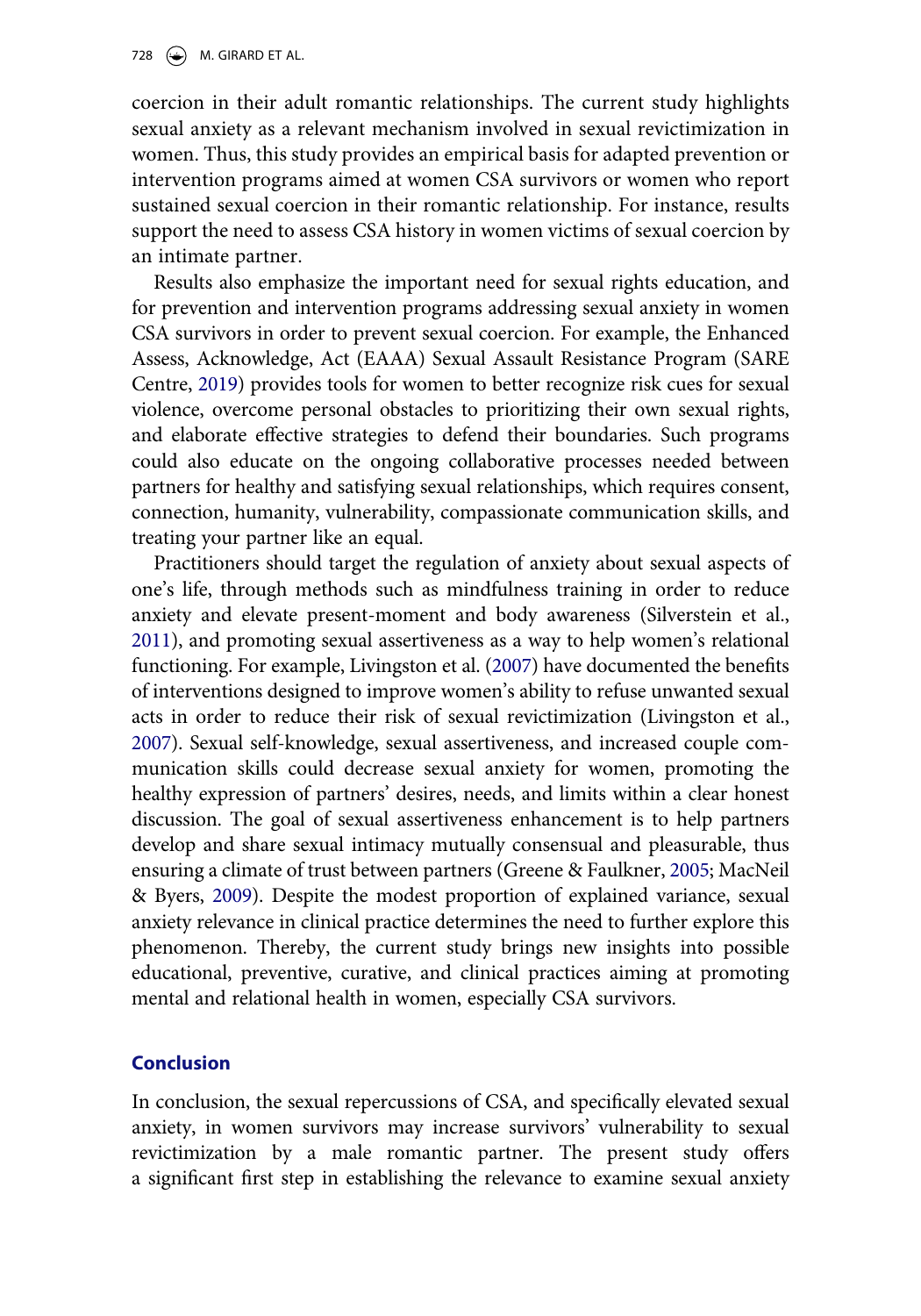as a mechanism underlying sexual revictimization. The good news is that sexual anxiety can be lowered. As such, psychotherapy and intervention programs designed to promote women's safety in their relationships and lessen sexual revictimization risk should aim to reduce sexual anxiety. It is important to mention that results of this study should not be interpreted as blaming women for their victimization nor increasing their burden by protecting themselves from sexual revictimization. The responsibility for sexual violence always lies with the perpetrator. Rather, it is hoped that acknowledging CSA and its longterm consequences on women's sexuality and relational well-being might help prevent subsequent sexual victimization. The ultimate target of sexual violence research is to empower women in the prevention of violence. In the present era of #MeToo movement, this study provides empirical data on sexual violence perpetrated against women inside their own home.

#### **Acknowledgments**

The authors wish to thank all the women who participated in the study and the research personnel of the Trauma and Couple Research Intervention Unit (TRACE).

# **Disclosure of interest**

The authors have no conflict of interest to report.

# **Funding**

This work was supported by the The Fonds de recherche du Québec – Santé (FRQS) [# 29051].

# **Notes on contributors**

*Marianne Girard*, M.A., is a doctoral student in Sexology at the Université du Québec à Montréal. She is a research assistant at the Trauma and Couple Research Intervention Unit (TRACE), Montreal, QC.

*Caroline Dugal*, Ph.D., is a clinical psychologist and postdoctoral fellow at the Research Laboratory on Couple and Sexuality at the Université de Sherbrooke, Sherbrooke, QC.

*Martine Hébert*, Ph.D., is a professor at the Université du Québec à Montréal, the Tier I Canada Research Chair in Interpersonal Traumas and Resilience, and co-holder of the Marie-Vincent Interuniversity Chair in Child Sexual Abuse, Montreal, QC.

*Natacha Godbout*, Ph.D., is a clinical psychologist and professor in the department of sexology at the Université du Québec à Montréal. She is the director of the Trauma and Couple Research Intervention Unit (TRACE), Montreal, QC, and a Research Scholar funded by Fonds du Québec-Santé.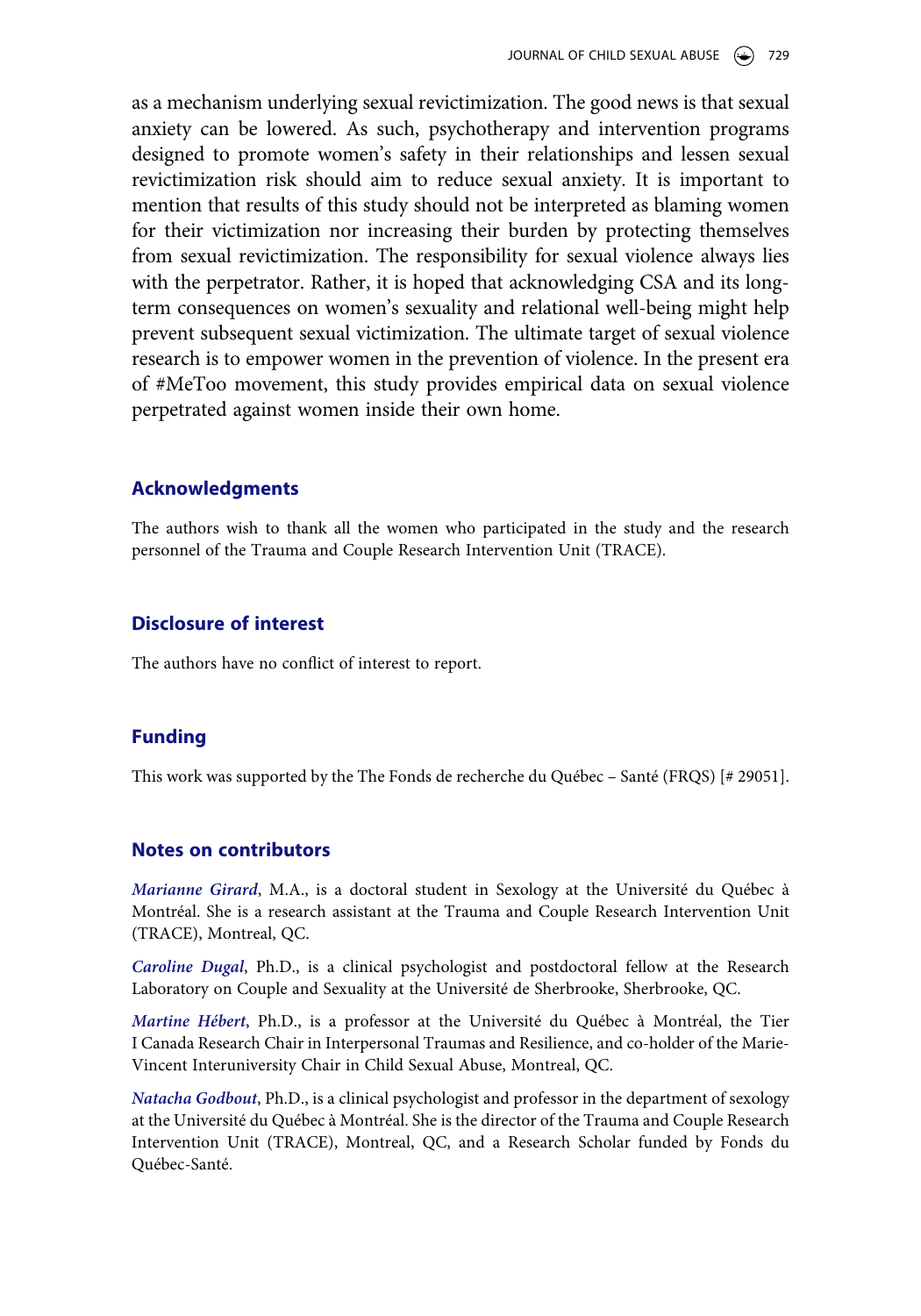730  $\left(\rightarrow\right)$  M. GIRARD ET AL.

# **ORCID**

Marianne Girard **b** http://orcid.org/0000-0003-4728-2749 Caroline Dugal **b** http://orcid.org/0000-0001-9488-6962 Martine Hébert **b** http://orcid.org/0000-0002-4531-5124 Natacha Godbout **b** http://orcid.org/0000-0002-2997-5237

# **Ethical standards and informed consent**

All procedures followed were in accordance with the ethical standards the Human Research Review Committee of the Université du Québec à Montréal, and with the Helsinki Declaration of 1975, as revised in 2000. Informed consent was obtained from all participants for being included in the study. No identifying information about participants was included in the article.

# **References**

- <span id="page-14-4"></span>Abramsky, T., Watts, C. H., Garcia-Moreno, C., Devries, K., Kiss, L., Ellsberg, M., Jansen, H. A., & Heise, L. [\(2011\)](#page-2-0). What factors are associated with recent intimate partner violence? Findings from the WHO multi-country study on women's health and domestic violence. *BMC Public Health*, *11*(1), 109–125. <https://doi.org/10.1186/1471-2458-11-109>
- <span id="page-14-0"></span>Barker, L. C., Stewart, D. E., & Vigod, S. N. ([2018\)](#page-1-1). Intimate partner sexual violence: An often overlooked problem. *Journal of Women's Health*, *28*(3), 363–374. [http://doi.org/10.1089/](http://doi.org/10.1089/jwh.2017.6811)  [jwh.2017.6811](http://doi.org/10.1089/jwh.2017.6811)
- <span id="page-14-7"></span>Bentler, P. M. [\(1990](#page-7-0)). Comparative fit indices in structural models. *Psychological Bulletin*, *107*  (2), 38–246. <https://doi.org/10.1037/0033-2909.107.2.238>
- <span id="page-14-6"></span>Bigras, N., Daspe, M. È., Godbout, N., Briere, J., & Sabourin, S. ([2017](#page-3-0)). Cumulative childhood trauma and adult sexual satisfaction: Mediation by affect dysregulation and sexual anxiety in men and women. *Journal of Sex & Marital Therapy*, *43*(4), 377–396. [http://doi.org/10.1080/](http://doi.org/10.1080/0092623X.2016.1176609) [0092623X.2016.1176609](http://doi.org/10.1080/0092623X.2016.1176609)
- <span id="page-14-1"></span>Black, M. C., Basile, K. C., Breiding, M. J., Smith, S. G., Walters, M. L., Merrick, M. T., Chen, J., & Stevens, M. R. ([2011](#page-1-2)). *The National Intimate Partner and Sexual Violence Survey (NISVS): 2010 summary report*. National Center for Injury Prevention and Control, Centers for Disease Control and Prevention.
- <span id="page-14-8"></span>Brassard, A., Shaver, P. R., & Lussier, Y. ([2007\)](#page-10-0). Attachment, sexual experience, and sexual pressure in romantic relationships: A dyadic approach. *Personal Relationships*, *14*(3), 475–493. <https://doi.org/10.1111/j.1475-6811.2007.00166.x>
- <span id="page-14-2"></span>Breiding, M. J. [\(2015\)](#page-1-3). Prevalence and characteristics of sexual violence, stalking, and intimate partner violence victimization—national intimate partner and sexual violence survey, United States, 2011. *American Journal of Public Health*, *105*(4), e11–e12. http://doi.org/ 10.2105/AJPH.2015.302634
- <span id="page-14-9"></span>Breitenbecher, K. H. [\(2001](#page-11-0)). Sexual revictimization among women: A review of the literature focusing on empirical investigations. *Aggression and Violent Behavior*, *6*(4), 415–432. [https://doi.org/10.1016/S1359-1789\(00\)00014-8](https://doi.org/10.1016/S1359-1789(00)00014-8)
- <span id="page-14-5"></span>Briere, J. [\(1992](#page-3-1)). *Child abuse trauma: Theory and treatment of the lasting effects*. Sage Publications, Inc.
- <span id="page-14-3"></span>Brousseau, M. M., Bergeron, S., Hébert, M., & McDuff, P. [\(2011](#page-2-1)). Sexual coercion victimization and perpetration in heterosexual couples: A dyadic investigation. *Archives of Sexual Behavior*, *40*(2), 363–372. <https://doi.org/10.1007/s10508-010-9617-0>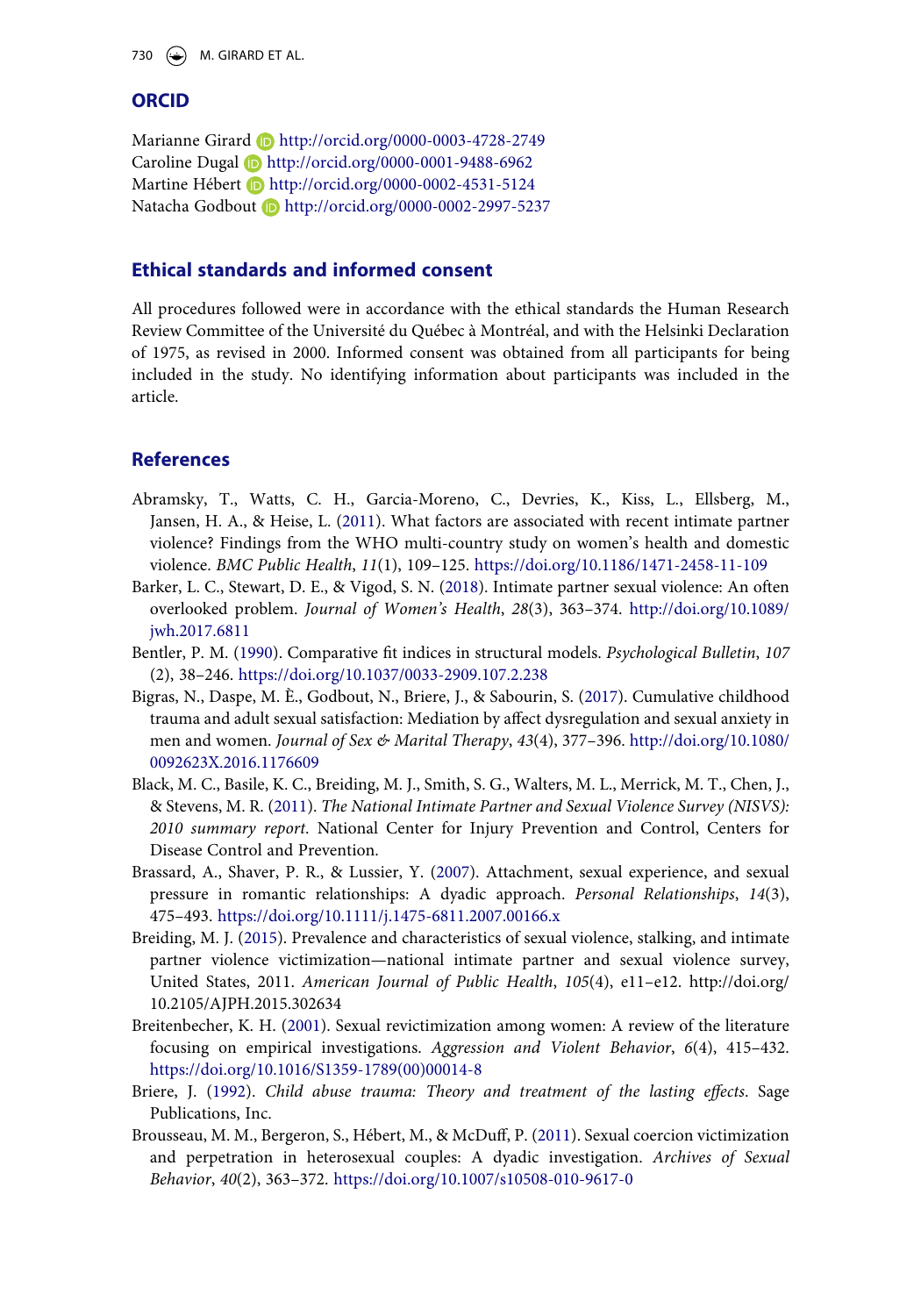- <span id="page-15-11"></span>Clark, L. A., & Watson, D. ([1995\)](#page-7-1). Constructing validity: Basic issues in objective scale development.. *Psychological Assessment*, *7*(3), 309–319. [https://doi.org/10.1037/1040-3590.](https://doi.org/10.1037/1040-3590.7.3.309) [7.3.309](https://doi.org/10.1037/1040-3590.7.3.309)
- <span id="page-15-9"></span>Criminal Code, R.S.C. ([1985\)](#page-6-0). c.34, s.150(1). http://www2.psych.utoronto.ca/users/reingold/ courses/resources/handouts\_apa/Citing4.pdf
- <span id="page-15-4"></span>Daigneault, I., Hébert, M., & McDuff, P. [\(2009](#page-2-2)). Men's and women's childhood sexual abuse and victimization in adult partner relationships: A study of risk factors. *Child Abuse & Neglect*, *33*(9), 638–647. <http://doi.org/10.1016/j.chiabu.2009.04.003>
- <span id="page-15-1"></span>Daspe, M.-È., Sabourin, S., Godbout, N., Lussier, Y., & Hébert, M. ([2016\)](#page-2-3). Neuroticism and men's sexual coercion as reported by both partners in a community sample of couples. *Journal of Sex Research*, *53*(8), 1036–1046. <http://doi.org/10.1080/00224499.2015.1094778>
- <span id="page-15-12"></span>Déziel, J., Godbout, N., & Hébert, M. ([2018\)](#page-10-1). Anxiety, dispositional mindfulness, and sexual desire in men consulting in clinical sexology: A mediational model. *Journal of Sex & Marital Therapy*, *44*(5), 1–8. <http://doi.org/10.1080/0092623X.2017.1405308>
- <span id="page-15-5"></span>DiLillo, D., Jaffe, A. E., Watkins, L. E., Peugh, J., Kras, A., & Campbell, C. ([2016](#page-2-4)). The occurrence and traumatic impact of sexual revictimization in newlywed couples. *Couple and Family Psychology: Research and Practice*, *5*(4), 212–225. [http://doi.org/10.1037/](http://doi.org/10.1037/cfp0000067) [cfp0000067](http://doi.org/10.1037/cfp0000067)
- <span id="page-15-2"></span>Dugal, C., Bigras, N., Godbout, N., & Bélanger, C. ([2016](#page-2-5)). Childhood interpersonal trauma and its repercussions in adulthood: An analysis of psychological and interpersonal sequelae. In G. El-Baalbaki & C. Fortin (Eds.), *A multidimensional approach to post-traumatic stress disorder-from theory to practice* (pp. 71–107). IntechOpen.
- <span id="page-15-13"></span>Finkelhor, D., & Asdigian, N. L. [\(1996](#page-10-2)). Risk factors for youth victimization: Beyond a lifestyles/routine activities theory approach. *Violence and Victims*, *11*(1), 3–19. [https://](https://doi.org/10.1891/0886-6708.11.1.3) [doi.org/10.1891/0886-6708.11.1.3](https://doi.org/10.1891/0886-6708.11.1.3)
- <span id="page-15-7"></span>Finkelhor, D., & Browne, A. ([1985\)](#page-3-2). The traumatic impact of child sexual abuse: A conceptualization. *American Journal of Orthopsychiatry*, *55*(4), 530–541. [http://doi.org/10.](http://doi.org/10.1111/j.1939-0025.1985.tb02703.x) [1111/j.1939-0025.1985.tb02703.x](http://doi.org/10.1111/j.1939-0025.1985.tb02703.x)
- <span id="page-15-0"></span>Gámez-Guadix, M., Straus, M. A., & Hershberger, S. L. [\(2011](#page-2-6)). Childhood and adolescent victimization and perpetration of sexual coercion by male and female university students. *Deviant Behavior*, *32*(8), 712–742. <https://doi.org/10.1080/01639625.2010.514213>
- <span id="page-15-3"></span>Godbout, N., Daspe, M.-È., Lussier, Y., Sabourin, S., Dutton, D., & Hébert, M. [\(2017\)](#page-2-5). Early exposure to violence, relationship violence, and relationship satisfaction in adolescents and emerging adults: The role of romantic attachment. *Psychological Trauma: Theory, Research, Practice, and Policy*, *9*(2), 127–137. <http://doi.org/10.1037/tra0000136>
- <span id="page-15-14"></span>Godbout, N., Sabourin, S., & Lussier, Y. [\(2009\)](#page-11-1). Child sexual abuse and adult romantic adjustment: Comparison of single-and multiple-indicator measures. *Journal of Interpersonal Violence*, *24*(4), 693–705. <https://doi.org/10.1177/0886260508317179>
- <span id="page-15-15"></span>Greene, K., & Faulkner, S. L. [\(2005](#page-12-0)). Gender, belief in the sexual double standard, and sexual talk in heterosexual dating relationships. *Sex Roles*, *53*(3–4), 239–251. [http://doi.org/](https://doi.org/http://doi.org/10.1007/s11199-005-5682-6) [10.1007/s11199-005-5682-6](https://doi.org/http://doi.org/10.1007/s11199-005-5682-6)
- <span id="page-15-8"></span>Hamby, S., & Grych, J. [\(2016](#page-4-0)). The complex dynamics of victimization: Understanding differential vulnerability without blaming the victim. In C. Cuevas & C. Rennison (Eds.), *The Wiley handbook on the psychology of violence* (pp. 66–85). Wiley-Blackwell.
- <span id="page-15-6"></span>Hébert, M., Daspe, M. È., Blais, M., Lavoie, F., & Guerrier, M. ([2017\)](#page-3-3). Agression sexuelle et violence dans les relations amoureuses: Le rôle médiateur du stress post-traumatique. *Criminologie*, *50*(1), 157–179. <http://doi.org/10.7202/1039800ar>
- <span id="page-15-10"></span>Hébert, M., & Parent, N. [\(2000](#page-6-1)). *Version française abrégée du Revised Conflict Tactics Scales (CTS–2) [French version of the short form of Revised Conflict Tactics Scales]*. (M. A. Straus,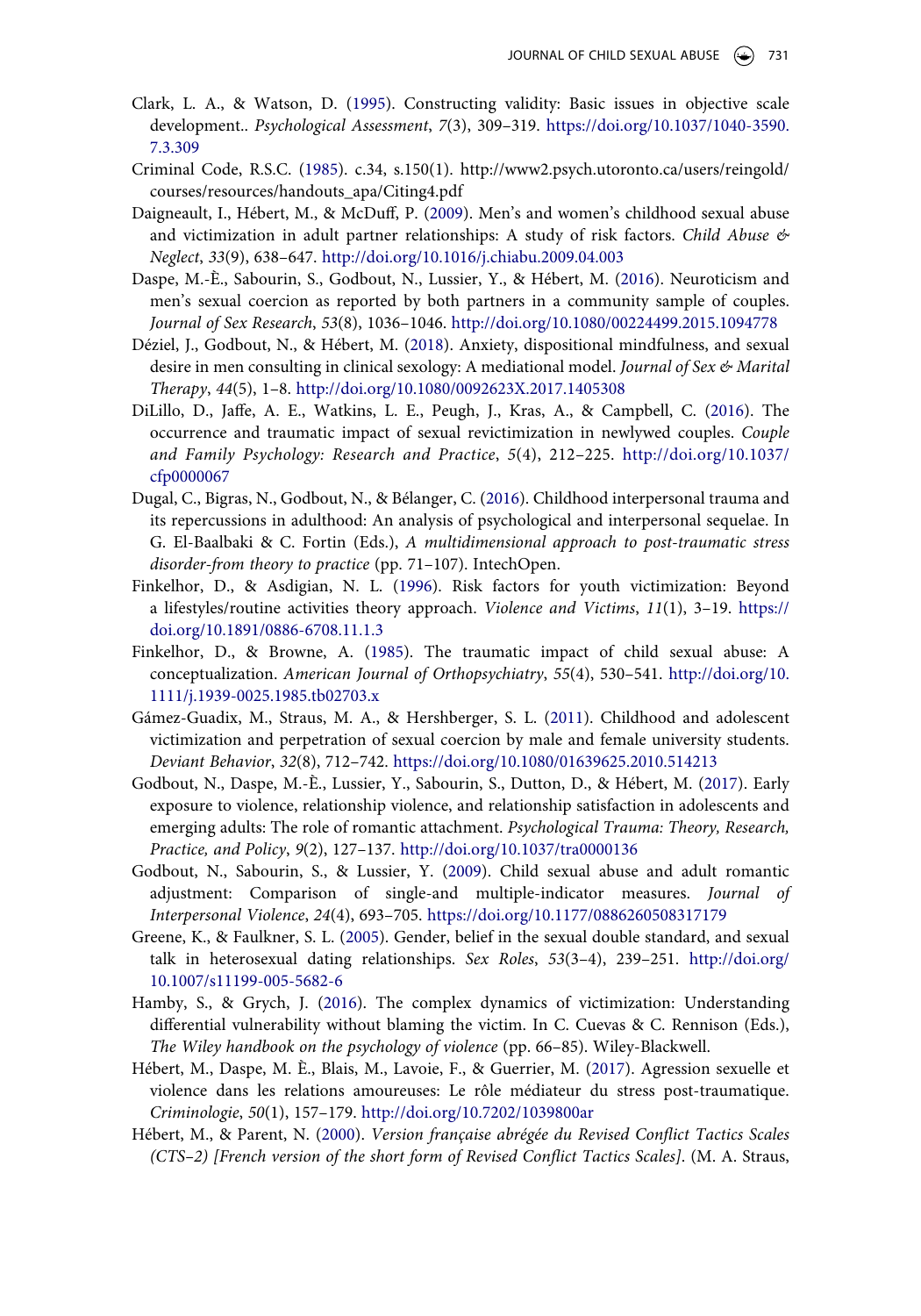732  $\leftrightarrow$  M. GIRARD ET AL.

S. L. Hamby, S. Boney-McCoy, & D. B. Sugarman, 1996). Department of Sexology, Université du Québec à Montréal.

- <span id="page-16-7"></span>Hu, L., & Bentler, P. M. ([1999](#page-7-2)). Cutoff criteria for fit indexes in covariance structure analysis: Conventional criteria versus new alternatives. *Structural Equation Modeling*, *6*(1), 1–55. <https://doi.org/10.1080/10705519909540118>
- <span id="page-16-0"></span>Kar, H. L., & O'Leary, K. D. [\(2010](#page-2-7)). Gender symmetry or asymmetry in intimate partner victimization? Not an either/or answer. *Partner Abuse*, *1*(2), 152–168. [https://doi.org/10.](https://doi.org/10.1891/1946-6560.1.2.152)  [1891/1946-6560.1.2.152](https://doi.org/10.1891/1946-6560.1.2.152)

<span id="page-16-8"></span>Kline, R. B. ([2011](#page-7-3)). *Principles and practice of structural equation modeling*. Guilford Press.

- <span id="page-16-3"></span>Lacelle, C., Hébert, M., Lavoie, F., Vitaro, F., & Tremblay, R. E. [\(2012\)](#page-3-0). Sexual health in women reporting a history of child sexual abuse. *Child Abuse & Neglect*, *36*(3), 247–259. [https://doi.](https://doi.org/10.1016/j.chiabu.2011.10.011) [org/10.1016/j.chiabu.2011.10.011](https://doi.org/10.1016/j.chiabu.2011.10.011)
- <span id="page-16-1"></span>Lassri, D., Luyten, P., Fonagy, P., & Shahar, G. [\(2018\)](#page-2-8). Undetected scars? Self-criticism, attachment, and romantic relationships among otherwise well-functioning childhood sexual abuse survivors. *Psychological Trauma: Theory, Research, Practice, and Policy*, *10*(1), 121–129. <http://doi.org/10.1037/tra0000271>
- <span id="page-16-14"></span>Livingston, J. A., Testa, M., & VanZile-Tamsen, C. [\(2007\)](#page-12-1). The reciprocal relationship between sexual victimization and sexual assertiveness. *Violence against Women*, *13*(3), 298–313. <https://doi.org/10.1177/1077801206297339>
- <span id="page-16-9"></span>MacKinnon, D. P., & Fairchild, A. J. ([2009\)](#page-7-4). Current directions in mediation analysis. *Current Directions in Psychological Science*, *18*(1), 16–20. [https://doi.org/10.1111/j.1467-8721.2009.](https://doi.org/10.1111/j.1467-8721.2009.01598.x) [01598.x](https://doi.org/10.1111/j.1467-8721.2009.01598.x)
- <span id="page-16-10"></span>MacKinnon, D. P., Fairchild, A. J., & Fritz, M. S. ([2007](#page-7-5)). Mediation analysis. *Annual Review of Psychology*, *58*(1), 593–614. <https://doi.org/10.1146/annurev.psych.58.110405.085542>
- <span id="page-16-15"></span>MacNeil, S., & Byers, E. S. [\(2009\)](#page-12-2). Role of sexual self-disclosure in the sexual satisfaction of long-term heterosexual couples. *Journal of Sex Research*, *46*(1), 3–14. [https://doi.org/10.](https://doi.org/10.1080/00224490802398399)  [1080/00224490802398399](https://doi.org/10.1080/00224490802398399)
- <span id="page-16-11"></span>Macy, R. J., Nurius, P. S., & Norris, J. ([2006\)](#page-10-3). Responding in their best interests: Contextualizing women's coping with acquaintance sexual aggression. *Violence against Women*, *12*(5), 478–500. <https://doi.org/10.1177/1077801206288104>
- <span id="page-16-13"></span>Martin-Storey, A., Paquette, G., Bergeron, M., Dion, J., Daigneault, I., Hébert, M., & Ricci, S. [\(2018\)](#page-11-2). Sexual violence on campus: Differences across gender and sexual minority status. *Journal of Adolescent Health*, *62*(6), 701–707. [https://doi.org/10.1016/j.jadohealth.2017.12.](https://doi.org/10.1016/j.jadohealth.2017.12.013)  [013](https://doi.org/10.1016/j.jadohealth.2017.12.013)
- <span id="page-16-4"></span>Messman-Moore, T. L., Coates, A. A., Gaffey, K. J., & Johnson, C. F. [\(2008](#page-4-1)). Sexuality, substance use, and susceptibility to victimization: Risk for rape and sexual coercion in a prospective study of college women. *Journal of Interpersonal Violence*, *23*(12), 1730–1746. <https://doi.org/10.1177/0886260508314336>
- <span id="page-16-2"></span>Messman-Moore, T. L., Walsh, K. L., & DiLillo, D. ([2010\)](#page-3-4). Emotion dysregulation and risky sexual behavior in revictimization. *Child Abuse & Neglect*, *34*(12), 967–976. [https://doi.org/](https://doi.org/10.1016/j.chiabu.2010.06.004)  [10.1016/j.chiabu.2010.06.004](https://doi.org/10.1016/j.chiabu.2010.06.004)
- <span id="page-16-6"></span>Muthén, L. K., & Muthén, B. O. ([1998-2012\)](#page-7-6). *Mplus user's guide* (7th ed.). Muthén & Muthén.
- <span id="page-16-12"></span>Newbury, J. B., Arseneault, L., Moffitt, T. E., Caspi, A., Danese, A., Baldwin, J. R., & Fisher, H. L. ([2018\)](#page-11-3). Measuring childhood maltreatment to predict early-adult psychopathology: Comparison of prospective informant-reports and retrospective self-reports. *Journal of Psychiatric Research*, *96*, 57–64. <https://doi.org/10.1016/j.jpsychires.2017.09.020>
- <span id="page-16-5"></span>Noll, J. G., & Grych, J. H. ([2011\)](#page-4-2). Read-react-respond: An integrative model for understanding sexual revictimization. *Psychology of Violence*, *1*(3), 202–215. [http://doi.org/10.1037/](http://doi.org/10.1037/a0023962) [a0023962](http://doi.org/10.1037/a0023962)